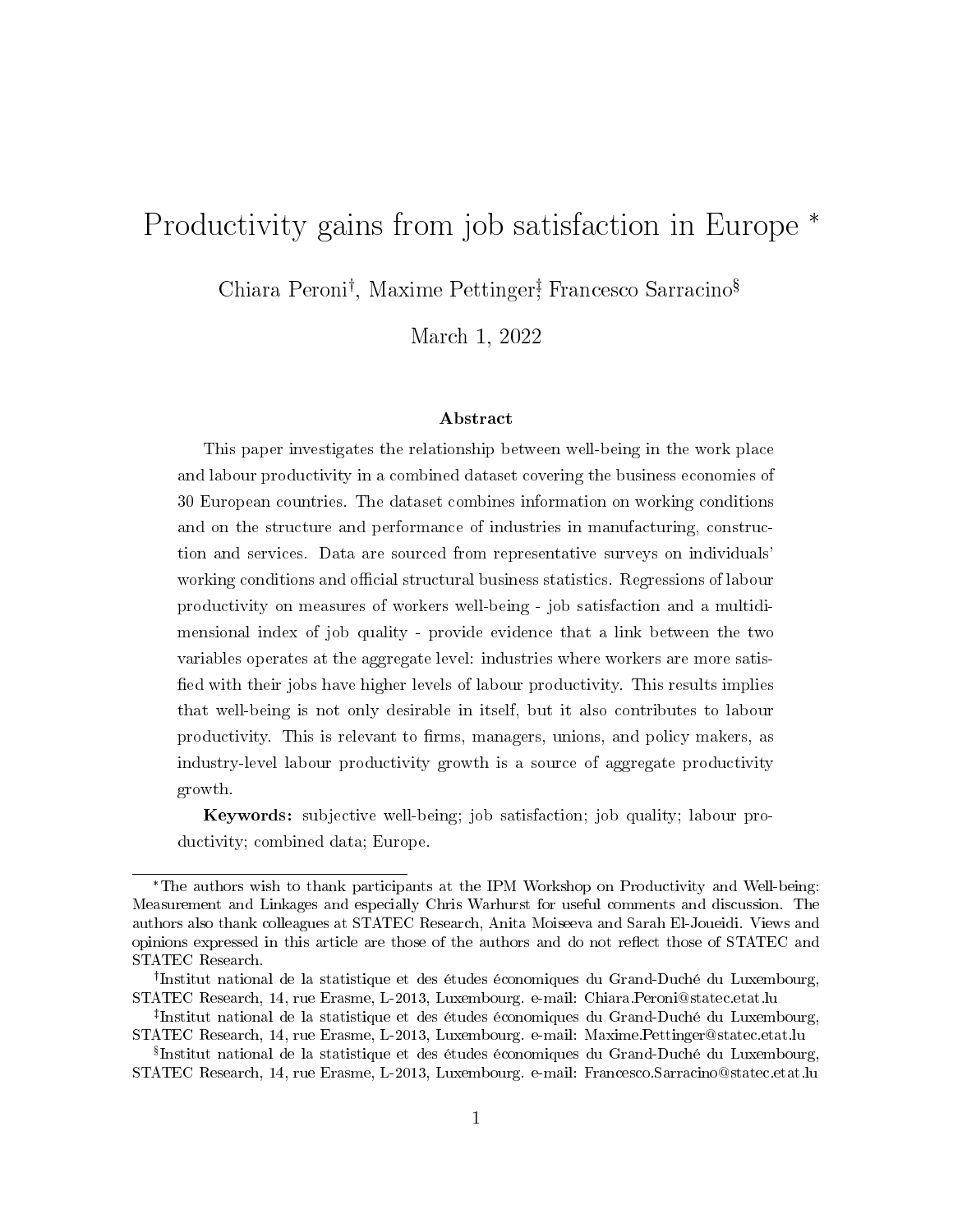#### 1 Introduction

This paper investigates the relation between workers' well-being and labour productivity in European countries using a matched dataset which combines information on working conditions and economic performance from representative surveys.

Well-being on the working place carries societal and economic consequences. Wellbeing at work is increasingly recognised as being connected to health, socio-economic outcomes, and the overall well-being of the population. Workers' well-being has gained further relevance due to the transformations of jobs (emerging of the gig economy, increase of zero-hour contracts), and, recently, the COVID-19 pandemic. These developments have led to dramatic changes in working conditions and practices, but also in workers' attitudes to their jobs, and pose major challenges to decision makers. As an example, in many countries manufacturing and service firms are facing dramatic labour shortages - what has been referred to as "the Great Resignation" - which impact the overall economy.[1](#page-1-0) Among economic outcomes, the relationship between well-being and productivity is not only of interest to firms, managers, and unions, but also to policy makers. This is because firm- and industry-level labour productivity are sources of aggregate productivity growth. The link well-being - productivity is the focus of this article.

The relation between workers well-being, incentives and performance on the workplace has been addressed by several disciplines, from psychology to organisational sciences and economics, both in theoretical and empirical settings.

Many studies in the field of psychology investigate the link between well-being on the workplace - conceptualised as positive emotions, affect and engagement - to job performance from an individual perspective. These studies show that happier workers are more pragmatic, less absent, change job less often, are more accurate, earn more money, have better relationships with colleagues and customers [\(Bateman and](#page-24-0) [Organ, 1983;](#page-24-0) [George and Brief, 1992;](#page-25-0) [Pavot and Diener, 1993;](#page-25-1) [Spector, 1997;](#page-25-2) [Wright](#page-26-0) [and Cropanzano, 2000\)](#page-26-0). All these aspects are linked to productivity and protability. [Judge et al.](#page-25-3) [\(2001\)](#page-25-3) provide an overview of studies on the relationship job performance job satisfaction in organisational psychology. They conduct a meta-analysis on 312 samples and find a mean correlation of 0.3 between the two variables. (Job performance's

<span id="page-1-0"></span><sup>1</sup>https://www.theguardian.com/money/2021/nov/01/the-great-resignation-almost-one-in-fourworkers-planning-job-change?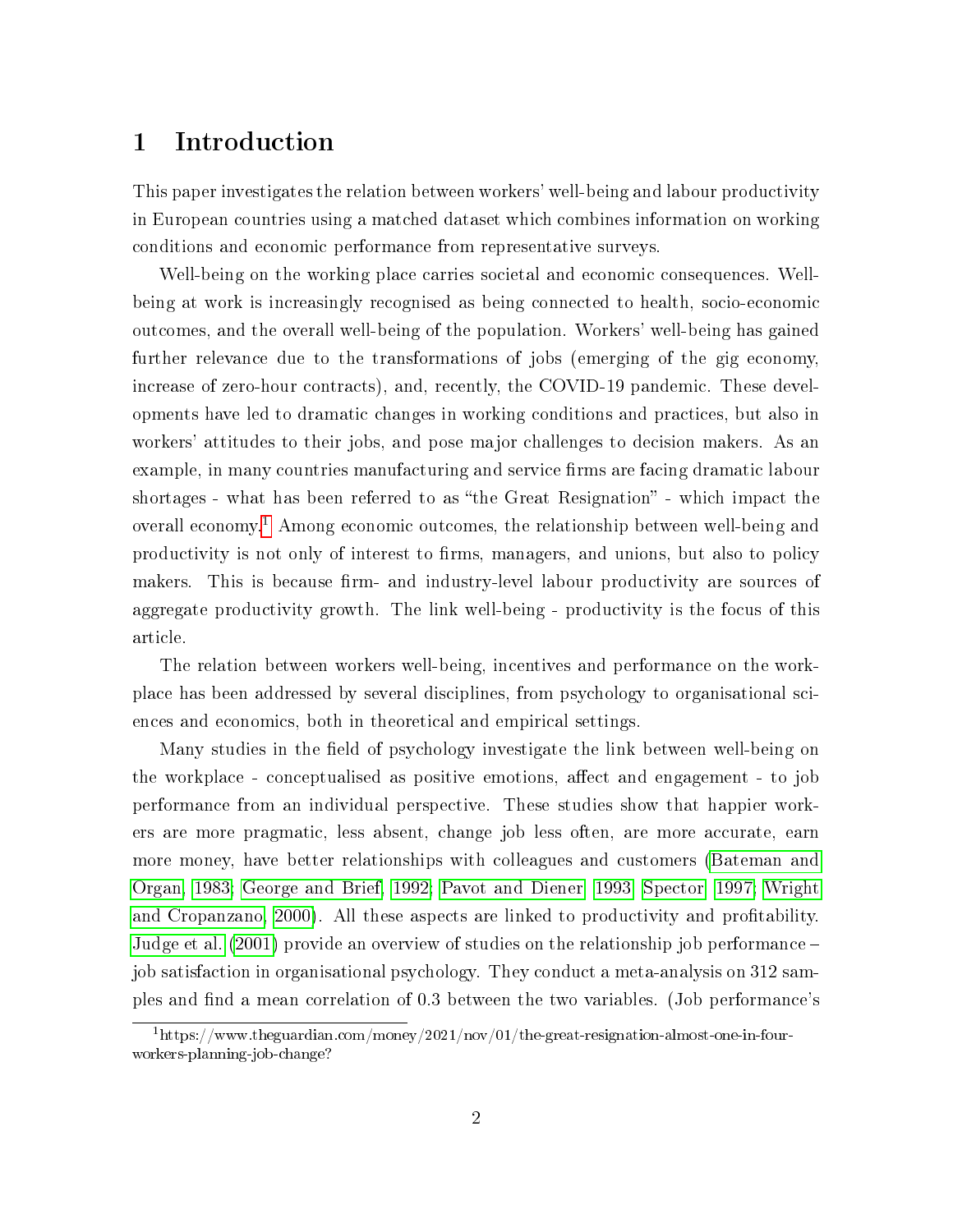assessment is mainly based on supervisors' evaluation.)

[Oswald et al.](#page-25-4) [\(2015\)](#page-25-4) provide experimental evidence showing that positive shocks to happiness generate productivity gains. Such gains stem from increased effort rather than from higher precision in executing standardised tasks. The authors find that productivity is affected by short-run and artificially-induced increases in happiness, as well as by long-lasting shocks such as family bereavement, parental divorce and health problems.

The studies above have been conducted on individual-level data and focused on individual performances. Other studies have addressed the link between workers' wellbeing and workplace performances. Using a meta-analysis approach, [Harter et al.](#page-25-5) [\(2020\)](#page-25-5) studies the relationship between workers' engagement and various indicators of business outcomes. The authors show that companies in which employees report higher engagement with their jobs experience less absenteeism, higher employees retention, higher customers' satisfaction, less safety incidents, less thefts, and higher product quality. What's more, engagement positively correlates with workers' well-being and organisational participation, on the one hand, and broader business outcomes such as protability and sales on the other.

For the period  $1984-2009$ , [Edmans](#page-24-1)  $(2011)$  show that companies listed in the "100 Best Companies to Work For in America" exhibit superior long-run stock market returns (compared to a benchmark), which suggests that employees' satisfaction has a significant positive impact on firm value.

All the studies above suggest the existence of a link between workers' well-being and a variety of workers and firms outcomes. The evidence, however, is primarily based on small samples, case study, or experiments, and as such is not generalisable. Studies based on representative datasets are scarce. Among the latter, two notable analysis are those of [Bryson et al.](#page-24-2) [\(2017\)](#page-24-2) and [Bockerman and Ilmakunnas](#page-24-3) [\(2012\)](#page-24-3): these authors study the link between job satisfaction and labour productivity for, respectively, the United Kingdom and Finland using establishment-level data. [Bockerman and Ilmakun](#page-24-3)[nas](#page-24-3)  $(2012)$  find a positive effect of job satisfaction on labour productivity in a sample of finnish manufacturing plants. The study is conducted on a matched dataset which combines a measure of job satisfaction from a survey on European households to plantlevel administrative data, from 1996 to 2001. The authors find that one point increase in job satisfaction increases plants' labour productivity by nearly 5 percentage points. The positive significant effect of job satisfaction on labour productivity remains when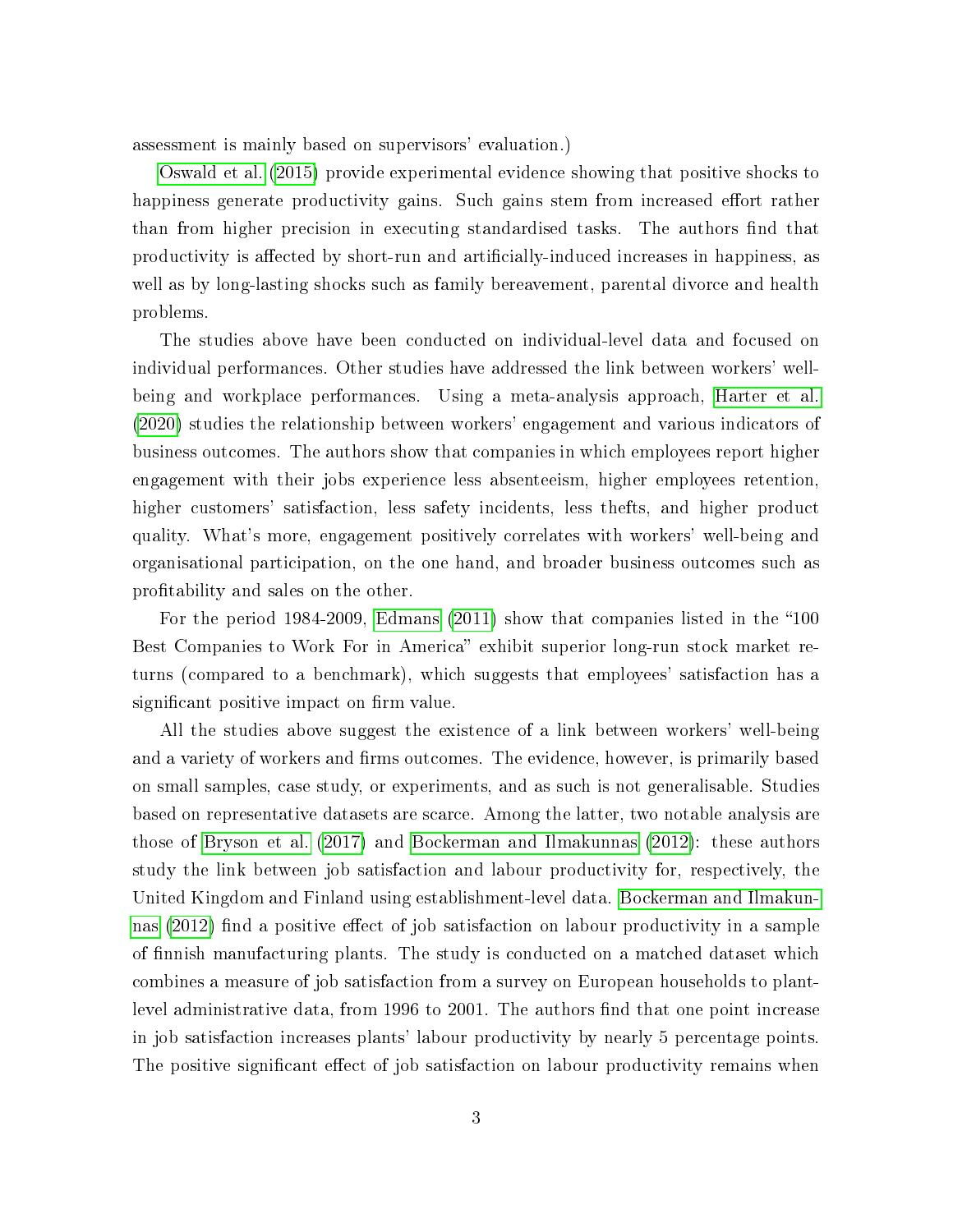applying an instrumental variable approach. [Bryson et al.](#page-24-2) [\(2017\)](#page-24-2) analyse data from the Workplace Employment Relations Survey, conducted on a sample of British workplaces from 2004 to 2011. The authors measure job satisfaction by aggregating employees' satisfaction scores concerning nine aspects of their working environment, and by an indicator of affect. They estimate cross-section and panel regressions (to account for unobservables), and find that job satisfaction has a positive and significant effect on the various (evaluative) measures of business performance. In contrast, job-related affect is never significant.

Another stream of literature investigates the link between productivity and intangible factors of production using rm and plant-level data. Recently, these studies have increasingly focused on the role of human factors and workplace practices, including management and HR practices, in explaining productivity patterns and variations. Overall, they find that intangibles human factors do impact productivity. For example, [Black and Lynch](#page-24-4) [\(2001\)](#page-24-4) address the relationship between productivity, workplace practices, human capital and the adoption of information technology by estimating a production function on data from a representative sample of US businesses. They evidence that employee participation and profit sharing, aspects that are linked to workers satisfaction, are associated with higher productivity at establishment level. Other contributions investigate the role of management [\(Bloom et al., 2019\)](#page-24-5), workers' skills [\(Criscuolo et al., 2021\)](#page-24-6), and specific aspects of working conditions (see [Bloom and](#page-24-7) [VanReenen, 2006,](#page-24-7) on work-life balance).

This article contributes to the literature on productivity and workers' well-being by providing evidence that the relationship exists at the aggregate (industry) level. This evidence is based on a matched dataset that combines well-founded standard measures of labour productivity with indicators of well-being in the work place, namely job satisfaction and job quality, from official statistics and nationally representative surveys.

Data on working conditions and well-being are sourced from the 2010 and 2015 waves of the European Working Conditions Survey (EWCS). We use EWCS data to measure job satisfaction, and to build an index of job quality, which combines several dimensions of working conditions, from salary to health and safety and social dialogue. Data on labour productivity, employment, investment and other structural and performance indicators come from Eurostat's Structural Business Statistics (SBS) for the year 2010- 2018. The resulting dataset covers the business economies  $-68$  manufacturing, service,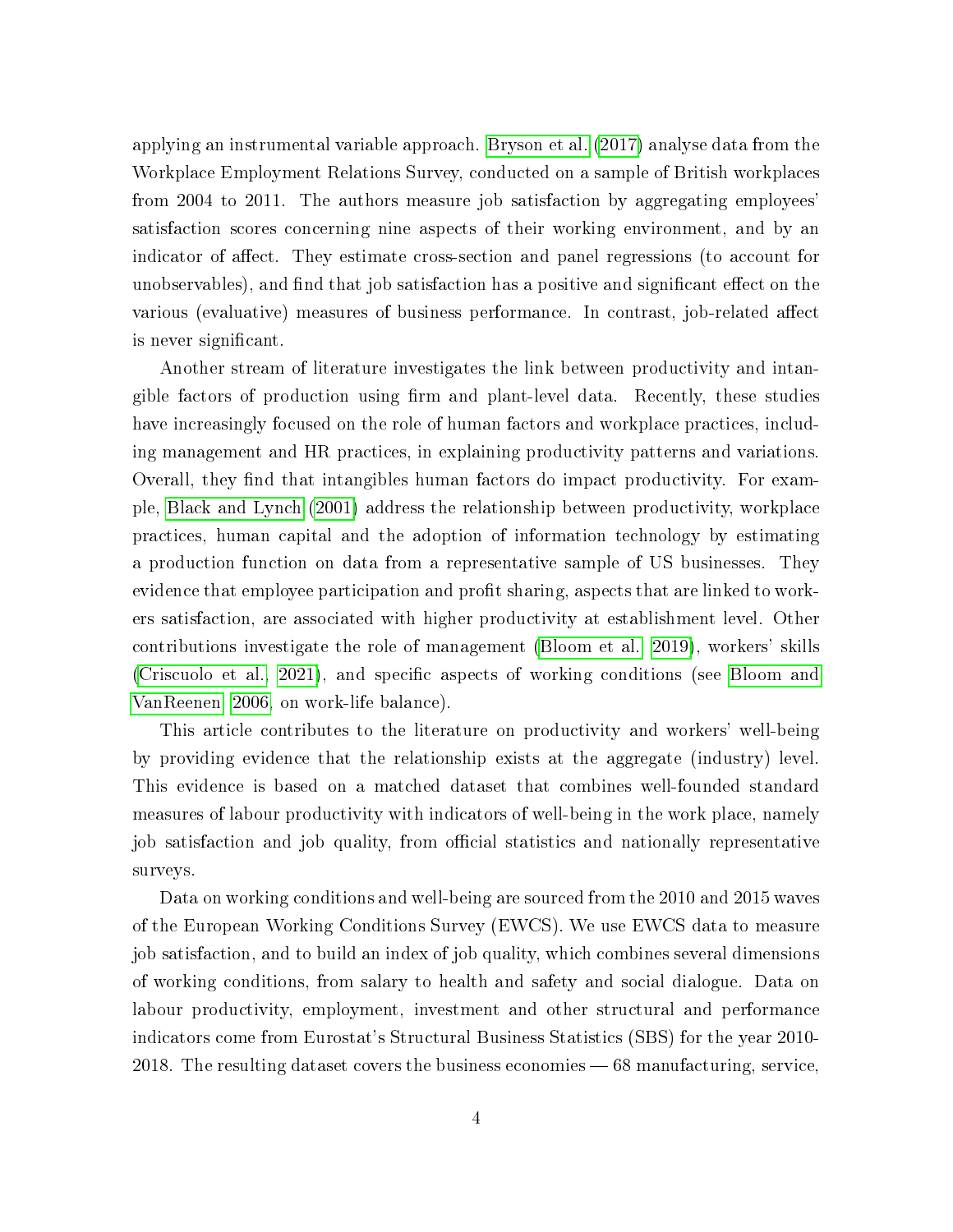and construction industries  $-$  of 30 European countries. We estimate an empirical model of labour productivity using this combined dataset.

Regression results show that industries with better working conditions - as measured by safety and ethics of employment, income, working hours, safety, social dialogue, stress, etc. - and higher job satisfaction display higher levels of labour productivity levels. What's more, job satisfaction predicts productivity growth, with industries with higher satisfaction displaying higher future growth. This result has policy relevance as it shows that workers' well-being is not only a desirable goal per se, but it also contributes to productivity growth and, as a result, to economic prosperity. This suggests that a virtuous circle of increasing well-being and growth can be established with appropriate actions.

In what follows, Section [2](#page-4-0) describes the data, then Section [3](#page-15-0) and Section [4](#page-17-0) presents the empirical framework and results from the analysis, finally Section [5](#page-22-0) gives concluding remarks.

#### <span id="page-4-0"></span>2 Data

The dataset used in this analysis includes information on labour productivity and factors used in production, measures of job satisfaction, working conditions and workforce characteristics derived from different sources. Observations are at the industry level and cover manufacturing, construction and service industries for a large set of European countries. The economic and working conditions variables are compiled, respectively, from Eurostat's Structural Business Statistics (SBS) and the European Working Conditions Survey (EWCS). To the best of our knowledge, no single representative cross-country dataset is available which permits to observe both productivity and job satisfaction, so we combined information from the two datasets.

The SBS is a harmonised dataset which provides information on the business economy's performance and structure, including labour productivity, turnover, value added, investments, and employment at the industry level (NACE 2-digit).[2](#page-4-1) It is compiled from surveys conducted on firms by the EU and EEA National Statistical offices, and covers manufacturing and construction, and business services. The survey does not cover

<span id="page-4-1"></span> $^{2}$ Industries are classified according to the classification of economic activities known as NACE rev.2. One can see [https://ec.europa.eu/eurostat/documents/3859598/5902521/KS-RA-07-015-EN.]( https://ec.europa.eu/eurostat/documents/3859598/5902521/KS-RA-07-015-EN.PDF) [PDF.]( https://ec.europa.eu/eurostat/documents/3859598/5902521/KS-RA-07-015-EN.PDF) According to NACE, SBS covers Sections B to N and Division S95 of NACE Rev.2.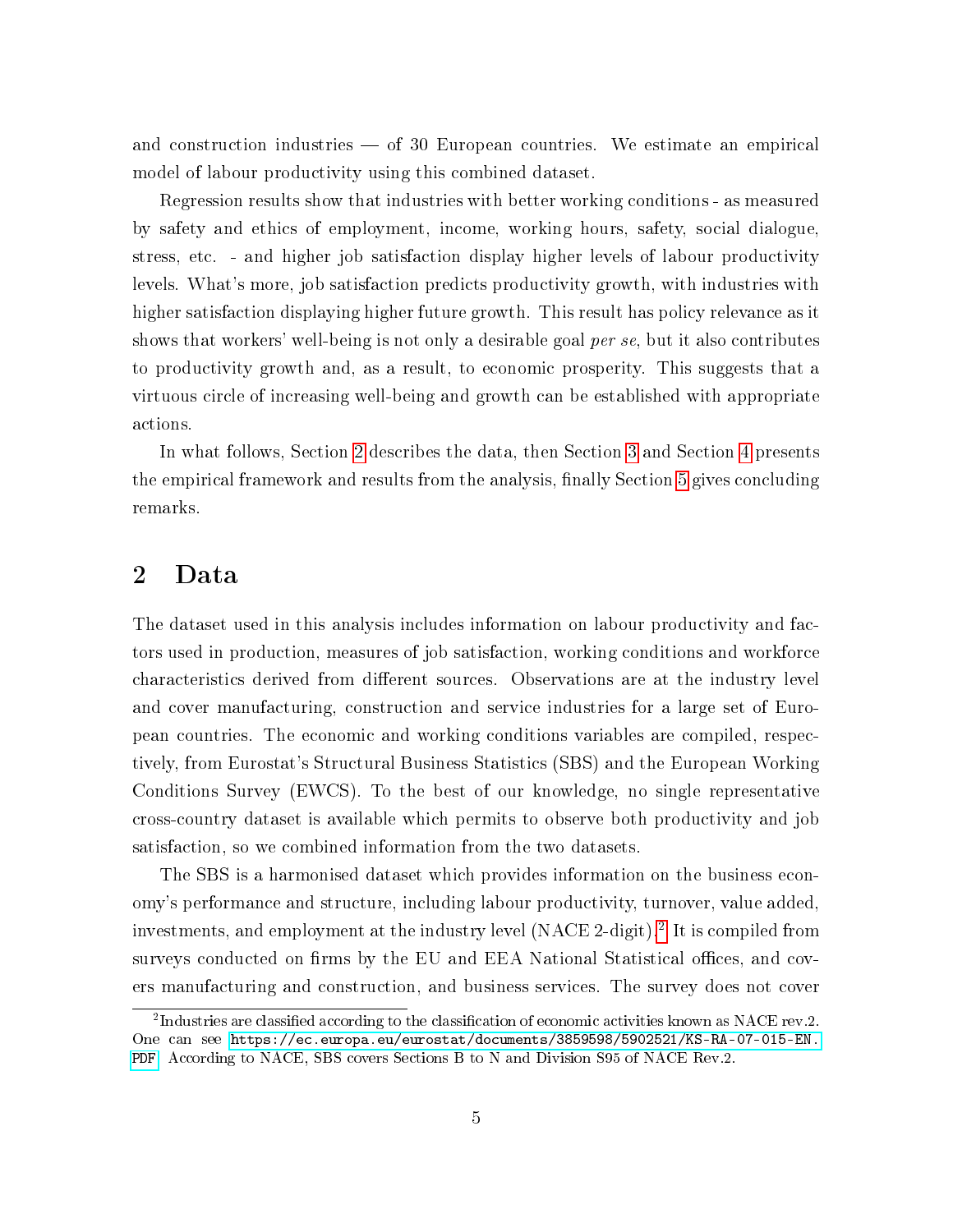agriculture, financial services, public administrations and certain non-market activities (culture, health and personal services). The frequency of the observations is yearly. Here, we use the waves from 2010 until 2018, the latest available.

The European Working Conditions Survey (EWCS) [\(Eurofound, 2015,](#page-24-8) [2010\)](#page-24-9) is a nationally-representative survey conducted by Eurofound every five years on random samples of workers of many European countries. (The latest survey interviewed about 44000 workers in [3](#page-5-0)5 countries.)<sup>3</sup> The survey provides vast information on respondents' working conditions, employment status, characteristics of the workplace, and selected socio-demographics. Thus, it is the workhorse of studies on job quality for the EU countries [\(Wright et al., 2017\)](#page-25-6). It has, however, limitations in terms of periodicity and sample sizes [\(Warhurst et al., 2018\)](#page-25-7). Here, we use the 2010 and 2015 waves.<sup>[4](#page-5-1)</sup>

As EWCS and SBS units of observations differ, we combined the two datasets by first aggregating the information from the EWCS data at the NACE 2-digit level, then by matching the datasets by industry-country, using the NACE and country codes available in both datasets. In other words, we use the country-NACE code as matching variables, as the SBS data are only available at the industry level. The frequency of the observations also differ, so we used the EWCS information for the year 2010 and 2015, but we also exploited the SBS data over a longer period, from  $2010-2018$ , to compute growth rates of the economic variables of interest.

The final dataset consists of 4080 observations covering 68 manufacturing, con-struction and service industries for 30 countries.<sup>[5](#page-5-2)</sup> It includes observations on labour productivity, investment, persons employed, selected employees' and business characteristics, working conditions and workers well-being. The observations refer to the years 2010 and 2015. The dataset includes also the growth rates of productivity, investment and employment for the 3-periods ahead, i.e. for the periods 2010-2013 and 2015-2018. The geographic and economic scope of the dataset is determined by the SBS, which limits the coverage of the combined dataset. Despite its limitations, the dataset has the

<span id="page-5-0"></span><sup>&</sup>lt;sup>3</sup>One can see https://www.eurofound.europa.eu/surveys/european-working-conditionssurveys/sixth-european-working-conditions-survey-2015. A useful summary of the survey methodological features is available at https://www.eurofound.europa.eu/sites/default/files/wpef17036.pdf.

<span id="page-5-1"></span> $4$ We did not consider previous waves because we would have not been able to construct comparable job quality indices due to missing information. To mitigate EWCS sample size concerns, involving number of individual observations available at the industry level, we have run the analysis on a restricted sample of industries, as well as at the NACE 1-digit level. Overall, results of this analysis are robust.

<span id="page-5-2"></span><sup>&</sup>lt;sup>5</sup>The country coverage had to be narrowed down to 28 countries due to missing productivity observations. Countries in the dataset are listed in the Appendix.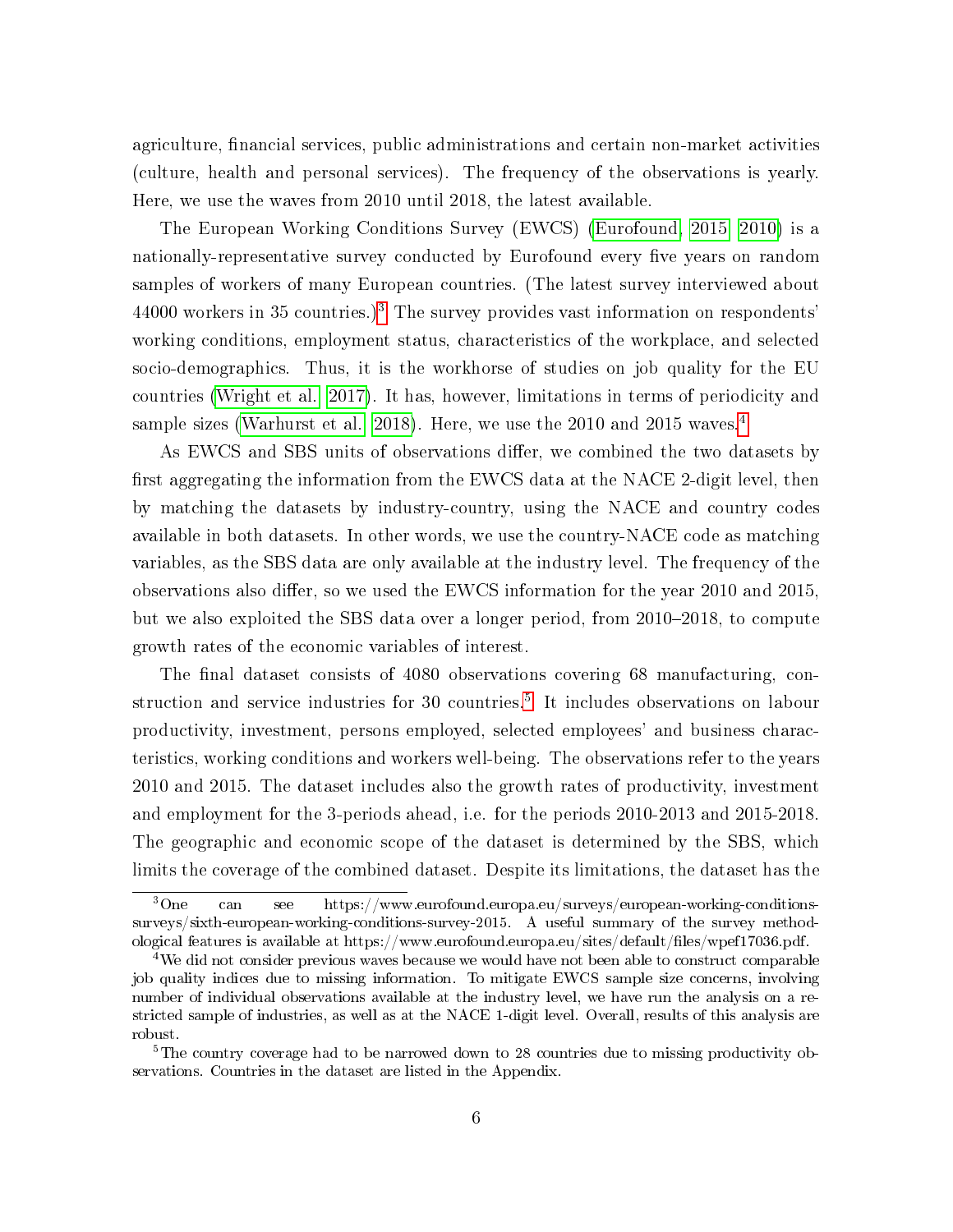advantage of combining information on working conditions and job satisfaction with a conventional measure of productivity, which would not be available otherwise.[6](#page-6-0)

Throughout the paper, workers well-being is measured by a subjective indicator of well-being, job satisfaction, and composite indicator of job quality.<sup>[7](#page-6-1)</sup>

Job satisfaction, is compiled from answers to the question "On the whole, are you very satisfied, satisfied, not very satisfied or not at all satisfied with working conditions in your main paid job?. Individual answers are coded on a scale ranging from 1 to 4, where higher scores indicate higher well-being. Job satisfaction is regarded as one of the satisfaction domains contributing to subjective well-being - an overall, selfreported evaluative measure of how people fare with their life as a whole. Previous studies indicate that single-item questions on job satisfaction provide valid and reliable measures of people's experience on the workplace [\(Van Saane et al., 2003;](#page-25-8) [Dolbier et al.,](#page-24-10) [2005\)](#page-24-10).

The job quality index combines information on several dimensions of the working experience and, thus, provide a more comprehensive description of working conditions. It is compiled based on respondents' answers to questions covering six dimensions of the working environment: income and benefits, working time and work-life balance, social dialogue, skills development and training, safety and ethics, and stress at work. The construction of the index follows the framework outlined in the United Nations Handbook on measuring quality of employment [\(UNECE, 2015\)](#page-25-9), adapted to the data at hand. Compared to the UN framework, we added a stress dimension to capture mental well-being, but we could not account for the domains on employment-related relationships and motivation, and security of employment and protection, due to data availability. One should note that the literature lacks consensus on a widely accepted definition of job quality, which also reflects on data collection, quality and availability [\(Warhurst et al., 2018\)](#page-25-7). [8](#page-6-2) Despite these limitations, the job quality index in this study

<span id="page-6-0"></span> $6$ The industries in the sample account for, on average, 60 percent of the economies' total employment, and 50 percent of total value added. The country-level employment coverage varies from lows of 48 percent for Greece, to highs of 73 percent for Latvia. We have also analysed patterns of missing values in the combined dataset and in the EWCS. In the combined dataset, missing values are more frequent for Eastern European countries, and for Mining and Quarrying activities (section B of the NACE) for the productivity variables. For job satisfaction and job quality variables, missing values are more frequent for certain service activities (sections B, J, M and N). This analysis is available from the authors upon request.

<span id="page-6-1"></span> $7$  According to [Warhurst et al.](#page-25-10) [\(2017\)](#page-25-10), job satisfaction captures "well-being in work", while job quality index accounts for the many dimensions contributing to the quality of employment.

<span id="page-6-2"></span><sup>8</sup>On the notion and operationalisation of job quality one can see [Warhurst et al.](#page-25-10) [\(2017\)](#page-25-10) and [Wright](#page-25-6)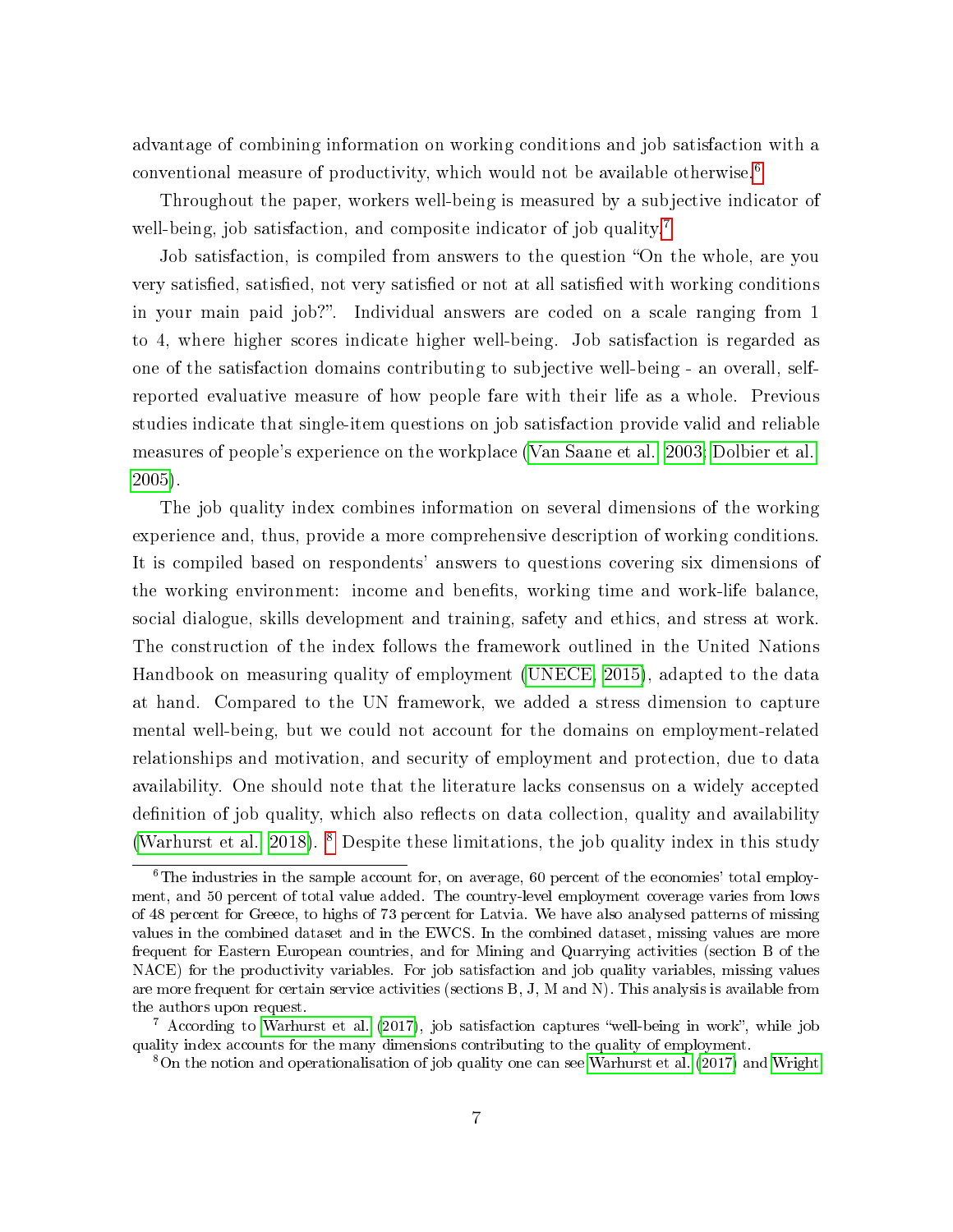allows us to check the robustness of our findings to a different indicator of working [conditions. Section A in the appendix provides further details on the construction of](#page-25-6) [the job quality index.](#page-25-6)

[We measure labour productivity by gross value added per employee. We also check](#page-25-6) [results for value added per person employed, which yields the same results. We control](#page-25-6) [for workforce and industry characteristics: age of employees; workforce education level;](#page-25-6) fi[rm size; industries' employment share; investment per worker; sector \(manufacturing,](#page-25-6) [construction and services\).](#page-25-6)

[Table 1 presents pairwise correlations for the main variables in the dataset. All](#page-25-6) [correlations in the table are positive and signicant. One can see that the correlation](#page-25-6) [between the two measures of workers well-being, job quality and job satisfaction, is](#page-25-6) about 0.5 and significant.

<span id="page-7-0"></span>

|                       |        | Labour prod. Labour prod. (p.e.) | Job quality | Job satisfaction |
|-----------------------|--------|----------------------------------|-------------|------------------|
| Labour prod.          |        |                                  |             |                  |
| Labour prod. $(p.e.)$ | 0.9968 |                                  |             |                  |
| Job quality           | 0.1143 | 0.1134                           |             |                  |
| Job satisfaction      | 0.1021 | 0.0972                           | 0.4774      |                  |

Table 1: Correlation table: selected variables

Note: Labour prod. (p.e.) denotes labour productivity per person employed, an alternative measure of labour productivity in the dataset.

[Table 2 presents descriptive statistics for the dataset's main variables, calculated by](#page-25-6) [pooling the observations across countries and years. On average, labour productivity](#page-25-6) grew by 1 percent yearly, and by 2 percent over a 3-years period. The "average" worker is 41 years old with a secondary degree. On average, the proportion of large firms is [20 percent. The average level of reported labour satisfaction is 3, corresponding to](#page-25-6) "satisfied" (with a standard deviation of  $0.45$ ).

[et al.](#page-25-6) [\(2017\)](#page-25-6). [Warhurst et al.](#page-25-10) [\(2017\)](#page-25-10) recommends the following dimensions to construct job quality indicators for the UK: pay and other rewards; intrinsic characteristics of work; terms of employment; health and safety; work-life balance; and representation and voice. Bryson et al. (2017) use the following domains of job satisfaction: pay, sense of achievement, scope for using initiative, influence over the job, training, opportunity to develop skills, job security, involvement in decisions, and the work itself.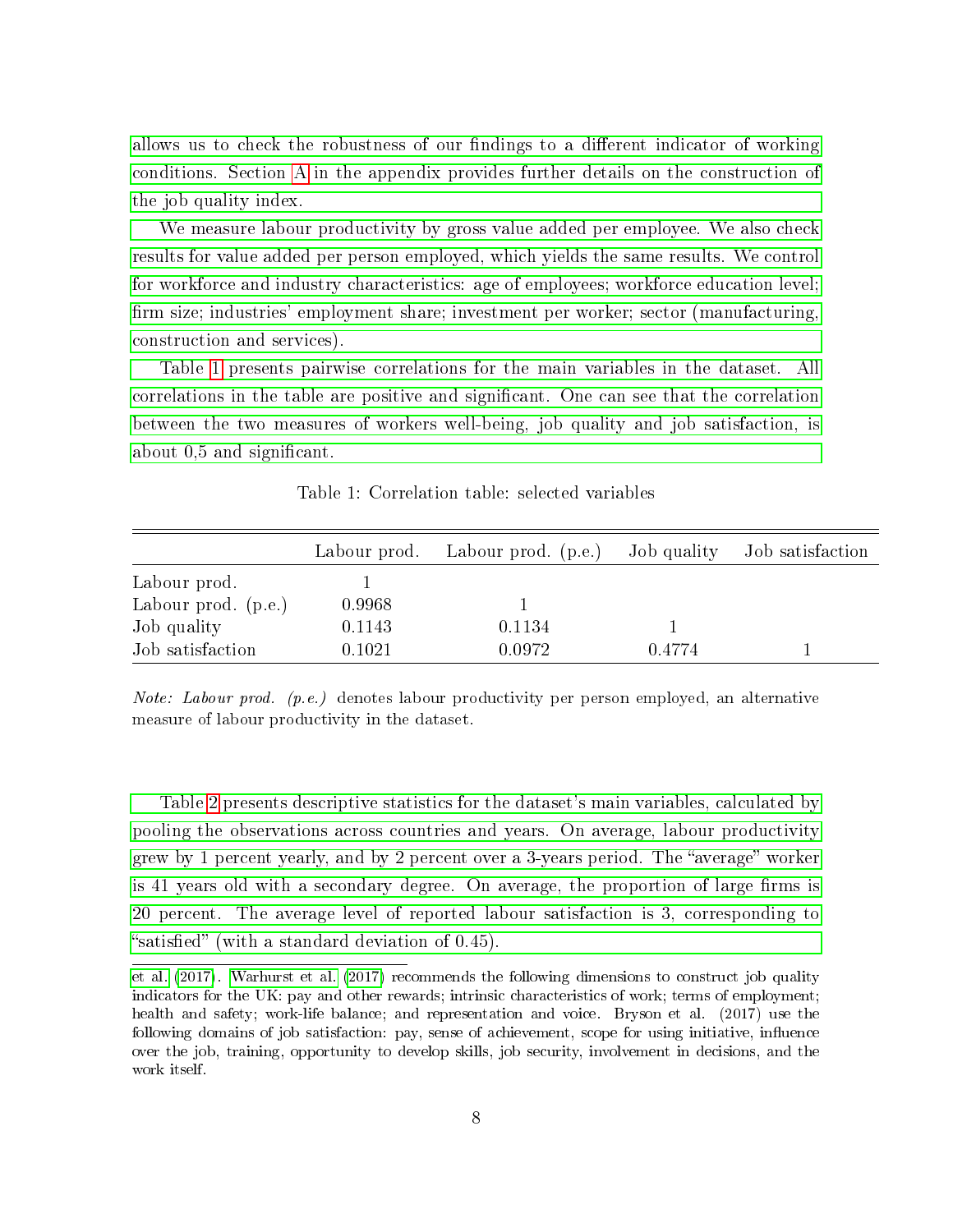| Statistic                | N     | Mean     | St. Dev. | Min       | Pctl(25) | PctI(75) | Max       |
|--------------------------|-------|----------|----------|-----------|----------|----------|-----------|
| Labour productivity      | 3,495 | 69.38    | 213.20   | $-355.71$ | 23.68    | 77.73    | 10,686.05 |
| Labour prod (gwth)       | 3,368 | 0.02     | 0.29     | $-4.52$   | $-0.08$  | 0.13     | 5.05      |
| Labour prod (avg gwth)   | 3,308 | 0.01     | 0.13     | $-1.50$   | $-0.03$  | 0.04     | 4.50      |
| Investment per worker    | 3,389 | 16.90    | 80.66    | 0.00      | 2.16     | 10.40    | 3,494.00  |
| Investment pw (gwth)     | 3,253 | $-0.01$  | 0.64     | $-4.16$   | $-0.28$  | 0.28     | 4.13      |
| Investment pw (avg gwth) | 3,143 | 0.04     | 0.28     | $-1.32$   | $-0.08$  | 0.12     | 5.17      |
| Labour share             | 3.376 | 0.02     | 0.02     | 0.00      | 0.003    | 0.02     | 0.22      |
| Labour share (change)    | 3,279 | $-0.001$ | 0.003    | $-0.03$   | $-0.001$ | 0.0002   | 0.05      |
| Job quality              | 3,188 | 6.32     | 1.60     | 0.00      | 5.33     | 7.31     | 12.00     |
| Job satisfaction         | 3,241 | 3.03     | 0.45     | 1.00      | 2.83     | 3.25     | 4.00      |
| Age                      | 3,239 | 41.94    | 7.21     | 18.00     | 38.00    | 46.00    | 72.00     |
| Education                | 3,185 | 2.12     | 0.48     | 1.00      | 1.88     | 2.43     | 3.00      |
| Large firms              | 2,895 | 0.20     | 0.28     | 0.00      | 0.00     | 0.33     | 1.00      |

Table 2: Descriptive statistics (pooled sample)

<span id="page-8-0"></span>Note: Labour productivity is gross value added per employee, in thousands of Euros (in volume); Investment pw is the investment per employee, also in thousands of Euros;  $\emph{Labour share}$  is the employment share of a given industry in a country;  $\emph{Age}$  is in years; *Education* is coded from 1 to 3 (1: primary and lower secondary, 2: secondary, 3: tertiary education); *Large firms* is the proportion of large firms ( $\geq 250$  employees) in a given industry. Other abbreviations and symbols denote respectively: avg average,  $gwth$  growth rate. *Labour prod avg*  $gwt$  and *Labour prod*  $gwt$  denote respectively: the yearly average growth of labour productivity computed over <sup>a</sup> 3-year period; the cumulated growth over <sup>a</sup> 3-years period. Note that observations are at theindustry-country-year level.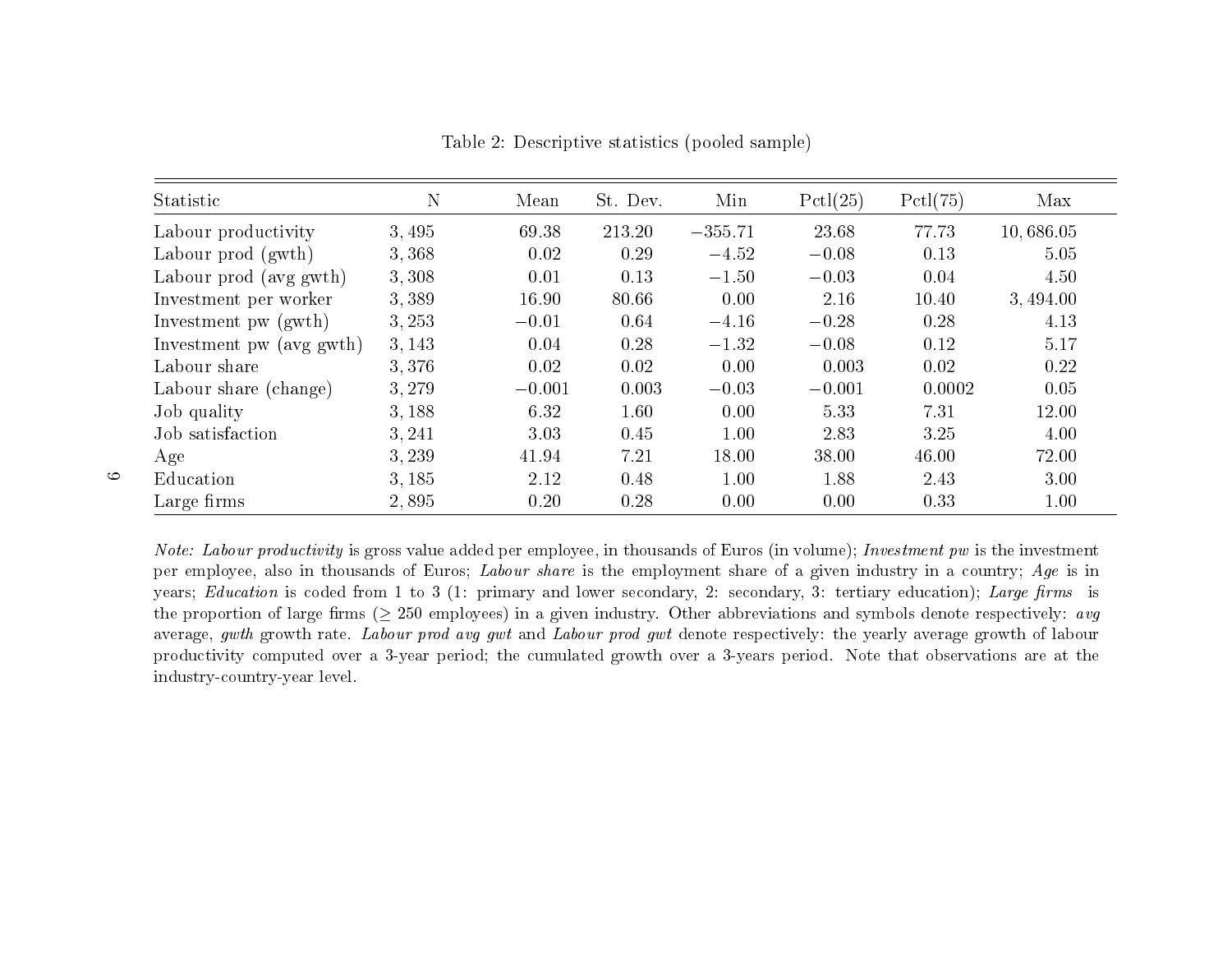Figures [1](#page-10-0) and [2](#page-11-0) summarise the distributions of job satisfaction and job quality by country.[9](#page-9-0) Figures [3](#page-12-0) and [4](#page-13-0) summarise the distributions of the two measures of wellbeing by economic activity. Overall, job satisfaction is higher in the group of Western European countries (denoted by blue boxes), with some notable exceptions, such as Italy (for which the highest value 4 is never attained) and France. In contrast, the groups of Scandinavian countries, Belgium, the Netherlands, the UK and Ireland, have higher job satisfaction. The distribution of job quality provides a similar picture. When considering the distribution of workers' well-being by sector of activity, the data suggests that job satisfaction is highest for services, and lowest for manufacturing. This effect is more marked in Eastern European countries. Job quality is highest for services, and lowest for construction workers.

Figure [5](#page-14-0) depicts the distribution of labour productivity by country. Western European countries are characterised by higher levels of labour productivity compared to Eastern European countries. The lowest levels of productivity are recorded for Makedonia, followed by Bulgaria and Romania, while highest levels are those of Norway, Belgium and the Netherlands. One also notices the wide variations of industries' performances within countries.

<span id="page-9-0"></span><sup>&</sup>lt;sup>9</sup>Countries are denoted by the ISO Alpha-2 codes. The codes and corresponding country names are listed in Appendix [C](#page-36-0)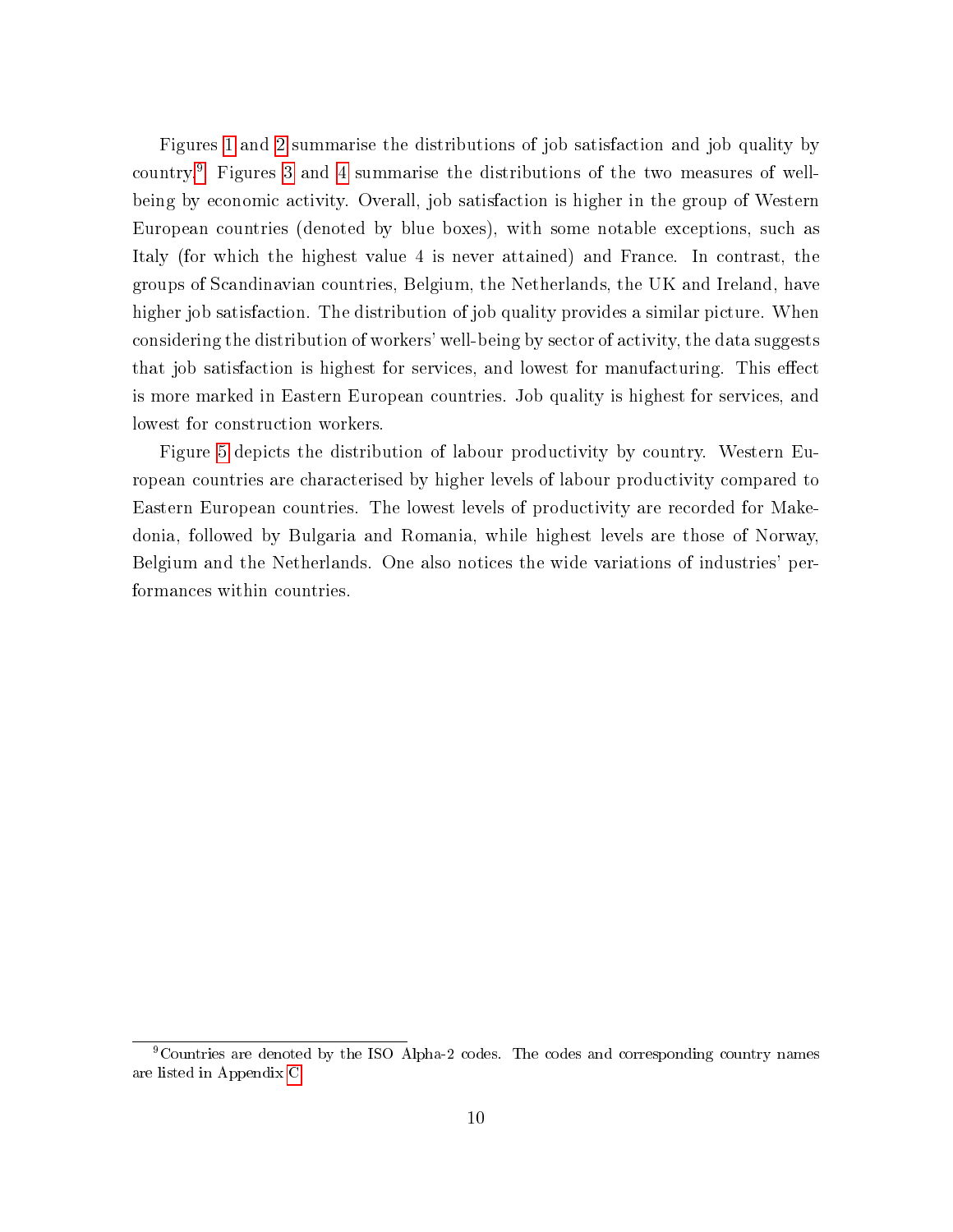

Figure 1: Job satisfaction: distribution by country

<span id="page-10-0"></span> $\emph{Note:}$  Boxplots of industries' averages of job satisfaction by country (pooled sample). The blue and red boxes denote, respectively, Western and Eastern European countries.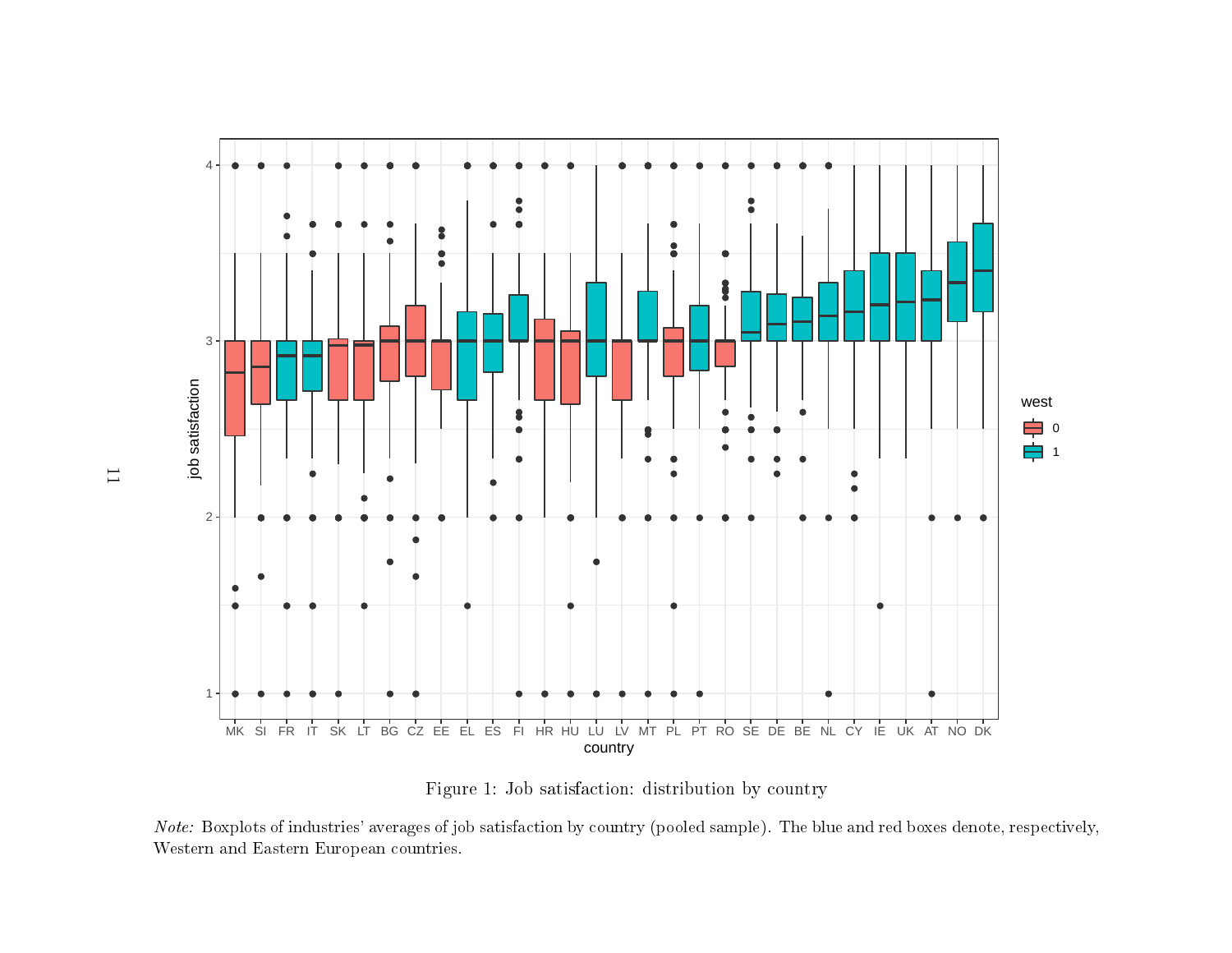

Figure 2: Job quality: distribution by country

<span id="page-11-0"></span> $Note:$  Boxplots of industries' averages of job quality by country (pooled sample). The blue and red boxes denote, respectively, Western and Eastern European countries.

12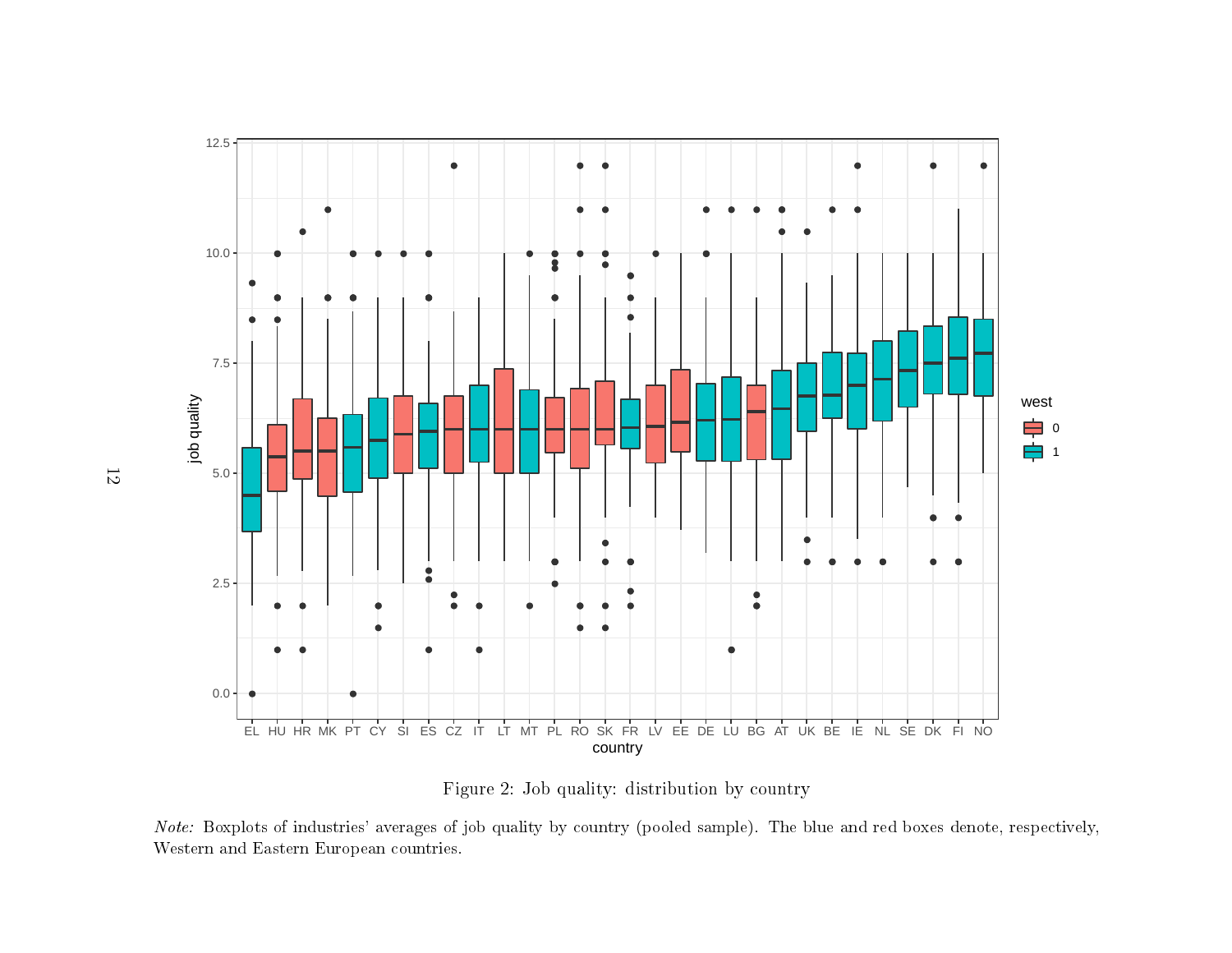<span id="page-12-0"></span>

Figure 3: Job satisfaction: distribution by sector

 $\frac{1}{3}$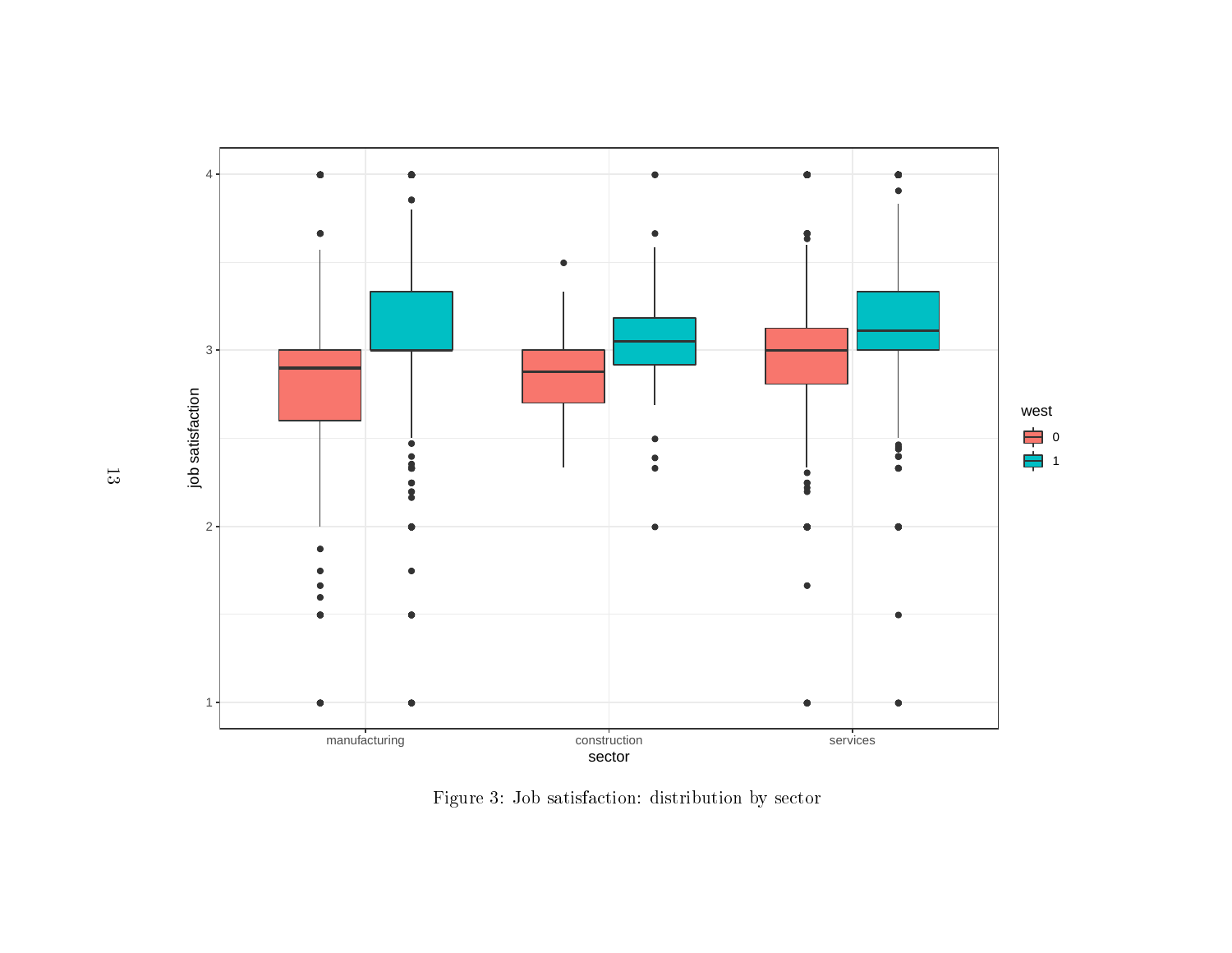

Figure 4: Job quality: distribution by sector

<span id="page-13-0"></span>14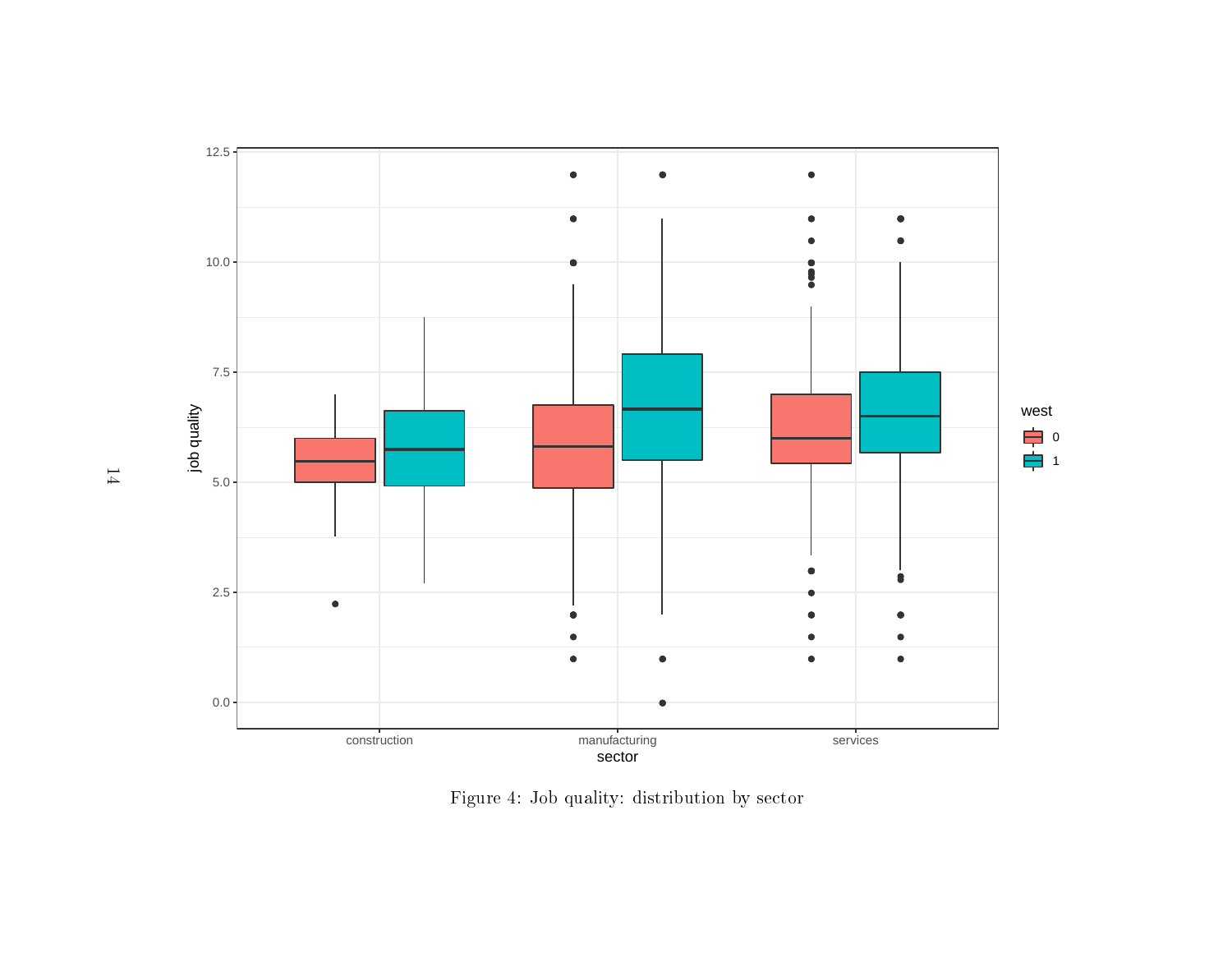

Figure 5: Labour productivity: distribution by country

<span id="page-14-0"></span> $\emph{Note:}$  labour productivity in in logs; the blue and red boxes denote, respectively, Western and Eastern European countries.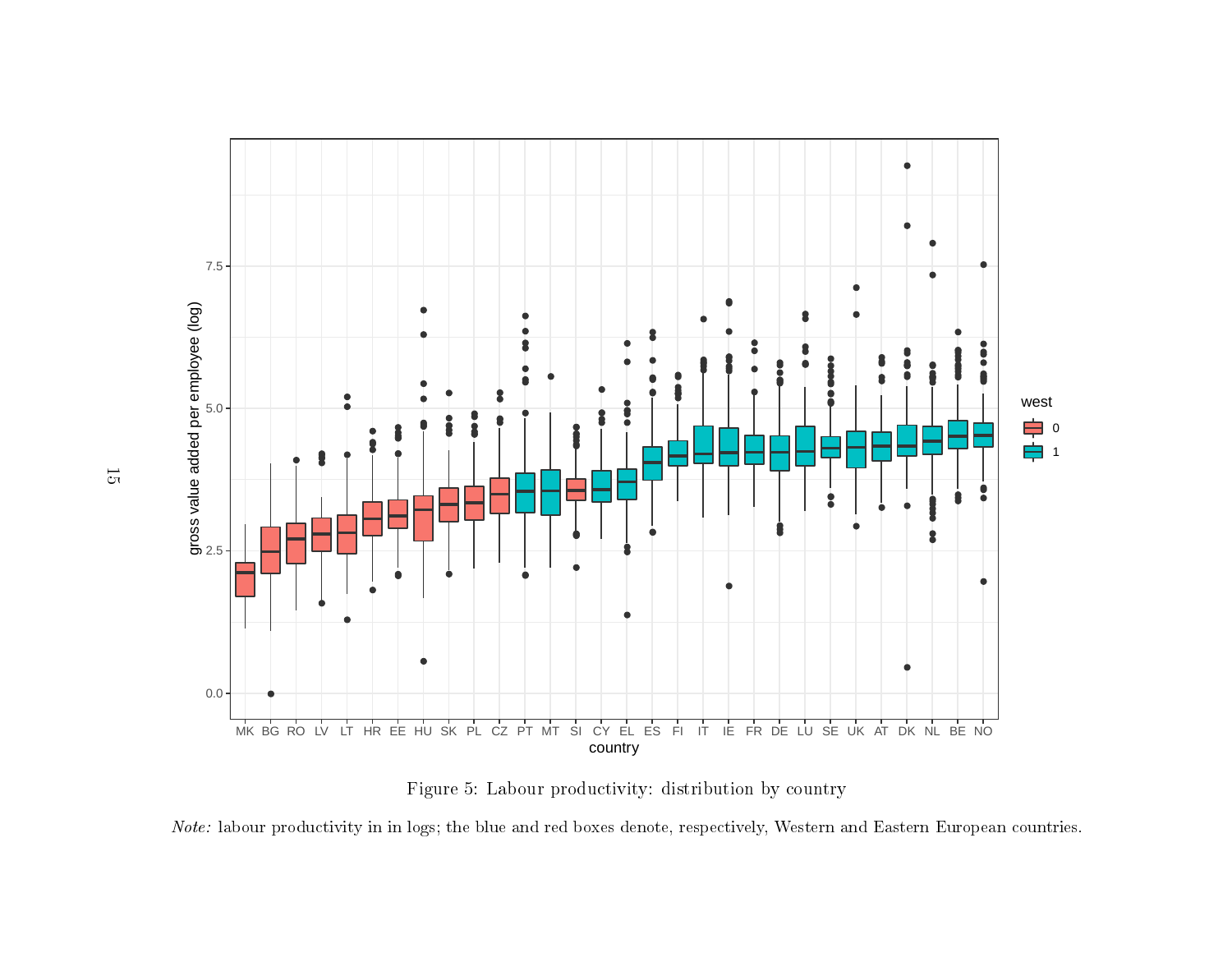#### <span id="page-15-0"></span>3 Method

We base the empirical analysis on a standard model of labour productivity, derived from a Cobb-Douglas production function. The function links output to standard inputs to production  $\sim$  capital stock and labour  $\sim$  and to a residual, which typically depends on intangible factors (for example, human capital).<sup>[10](#page-15-1)</sup> The function is as follows:

$$
Y=e^{A(JS)}*K^{\alpha}*L^{(1-\alpha)}
$$

where we assume constant returns to scale in labour and capital, and that the factor A depends on well-being  $(JS)$ . This amounts to conceptualise well-being as an intangible factor to production.<sup>[11](#page-15-2)</sup> Dividing by  $L$  and taking logs we obtain:

$$
ln(Y/L) = A(JS) + \alpha * ln(K/L)
$$

Based on the equation above, labour productivity growth can be expressed as the sum of (a function of) capital deepening (the change in capital per worker) and the change in the "residual"  $A$ , which depends on the intangible factors:

$$
\Delta ln(Y/L) = \Delta A (JS) + \alpha \Delta ln(K/L)
$$

The framework above lays the ground for our empirical models. Our baseline model is a regression of the level of labour productivity on average job satisfaction and a set of controls:

$$
ln(Y/L)_j = \alpha + \beta ln(I/L)_j + \gamma JS_j + \rho X_j + \epsilon_j,
$$

where labour productivity depends on investment per worker  $(I/L)$ , workers' wellbeing  $(JS -$  which denotes either job satisfaction or job quality), and a vector of control variables X. The vector of controls includes workforce characteristics (age and education), the proportion of large firms in the industry  $j$ , and the industries' labour shares. The characteristics of the workforce are known to affect economic outcomes, so it is reasonable to include them in the regression. In addition, large firms are typically

<span id="page-15-1"></span><sup>&</sup>lt;sup>10</sup>At the aggregate level, we find human capital and skills, technology, ICT, R&D typically listed as intangibles. At the level of firms, we find also management and HR practices, reputation etc.

<span id="page-15-2"></span><sup>&</sup>lt;sup>11</sup>One could specify the function  $A(JS)$  as follows  $A = \delta * JS^{\lambda}$ .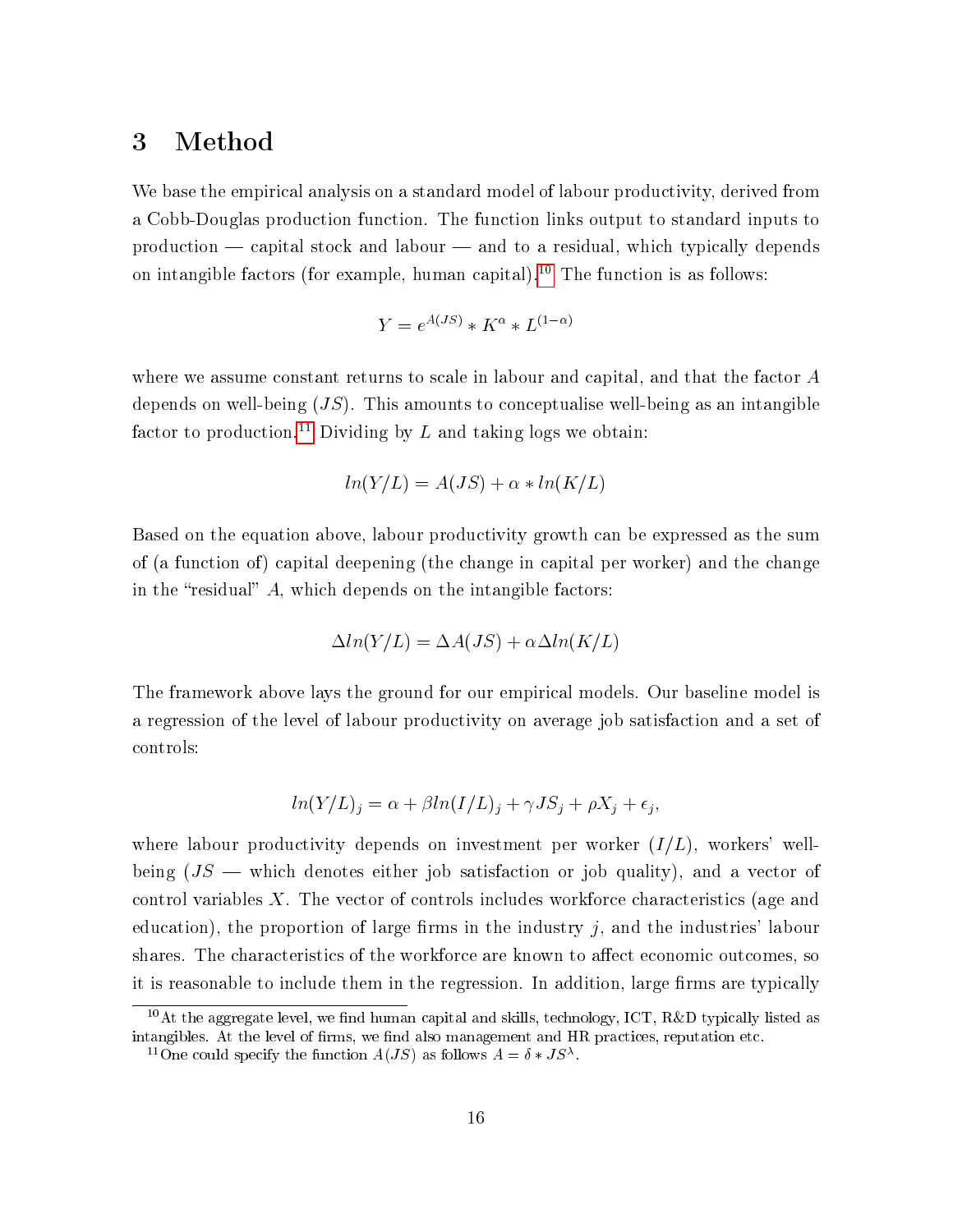characterised by higher productivity. The labour share captures the use of the labour input by industries. The dataset does not include capital stock, so we approximate capital stock by investment.  $\epsilon$  is the error term. The subscript j denotes the industry.

The model also includes year, country and sector dummies. Dummies allow us to capture sector-specific effects and country-level characteristics. Country dummies capture countries' institutional features. The inclusion in the model of the sector dummy is motivated by the descriptives presented in the the previous section.

We also specify and estimate models for the response variable's growth rates. We regress labour productivity growth on the levels of job satisfaction and the controls:

$$
\Delta ln(Y/L)_{j,t} = \alpha' + \beta' \Delta ln(I/L)_{j,t} + \gamma' JS_{j,t} + \rho' Z_{j,t} + \epsilon'_j \quad t = 2010, 2015.
$$

where the vector  $Z$  includes controls for industry-workforce characteristics, as for the model in levels. Additionally, we control for the initial level of productivity and the change in industries' employment shares. The initial level of productivity is included in empirical models of labour productivity to capture convergence mechanisms, or "starting" conditions at the level of industry. The changes in industries' employment shares, i.e. in the number of workers employed by each industry, possibly capture betweenindustries reallocation effects. We also include year, country, and sector dummies. We compute labour productivity growth in two different ways: we take the cumulated (log) change in productivity between t and  $t + 3$ , and the yearly growth rate of labour productivity computed by averaging the labour productivity growth of the three periods ahead,  $t : t + 1, t + 1 : t + 2, t + 2 : t + 3.$ 

Considering the relation between job satisfaction in a given period and the change in labour productivity in the following periods is interesting per se. This amounts to check whether industries "endowed" with different amounts of job satisfaction exhibit significant differences in productivity growth. Moreover, the specifications in growth rates allow us to mitigate the possible presence of reverse causality. <sup>[12](#page-16-0)</sup>

The models are estimated on the pooled datasets for the years 2010 and 2015 using Ordinary Least Squares (OLS) and robust standard errors clustered by year.<sup>[13](#page-16-1)</sup>

<span id="page-16-0"></span> $12$ The lack of sufficient time lags does not allow us to estimate a fixed-effect model. In other words, our dataset, which observes working conditions variables in two periods only, does not permit to fully exploit the time series dimension in the data.

<span id="page-16-1"></span><sup>&</sup>lt;sup>13</sup> Overall, empirical results are not very sensitive to the errors' variance-covariance matrix specification for the model including job satisfaction. In contrast, results do change for the model with job quality, which now retains significance across specifications, compared to the assumption of ho-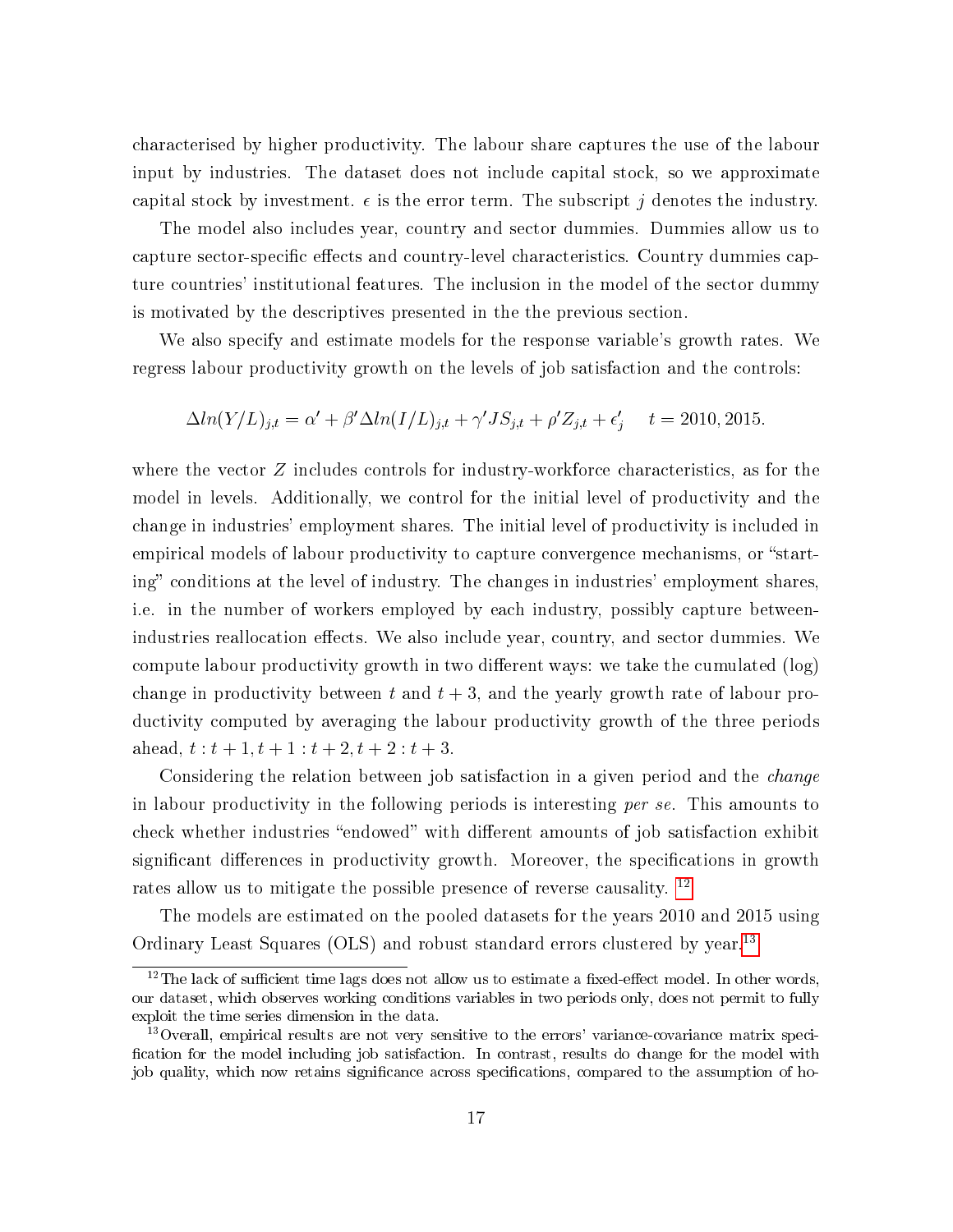#### <span id="page-17-0"></span>4 Results

Table [3](#page-19-0) reports results from the estimation of the regression models in levels. The coef ficients of both job satisfaction and job quality are small, but positive and statistically significant. The magnitude of the coefficients is, respectively, 0.05 and 0.04. Roughly, the coefficient indicates that a unit increase in average job satisfaction in an industry results in a 5 percentage point increase in labour productivity. As job satisfaction is measured on a scale from 1 to 4, one would need a considerable increase in job satisfac-tion to generate an increase of 5 percent in productivity.<sup>[14](#page-17-1)</sup> Controls have the expected signs. Ceteris paribus, industries with higher proportions of large firms and more educated workers are characterised by higher productivity levels. Industries with higher intensity of investment (higher investment per worker) are more productive. In contrast, industries which employ larger shares of workers are less productive. Our baseline results is comparable with the estimate of [Bockerman and Ilmakunnas](#page-24-3) [\(2012\)](#page-24-3), which report a coefficient on job satisfaction on standard labour productivity of 5 percent in the baseline OLS regression (though job satisfaction is measured on a 1 to 6 Likert scale in their study).

Tables [4](#page-20-0) and [5](#page-21-0) present estimation results for the models where the dependent variable, productivity, is specified in growth rates (respectively a three-year period growth and average yearly growth over three years). The job quality coefficient remains positive and significant, albeit smaller in magnitude. The job satisfaction coefficient remain positive and significant, with a similar magnitude as found for the model in levels  $(0.047)$ . The coefficients on job quality and job satisfaction for the model in average yearly growth are positive, signicant, but lower in magnitude at, respectively, 0.002 and 0.024 (table [5\)](#page-21-0). Controls have the expected signs.

The regression results show a positive statistically significant association exists between well-being and labour productivity at the aggregate, industry level. In other words, industries where workers are on average happier, are also characterised by higher levels of labour productivity. Moreover, they are characterised by higher labour productivity growth.

The last columns in tables  $3 - 5$  $3 - 5$  report results for regressions where the explanatory variable of interest is the share of satisfied and highly satisfied workers within an indus-

moskedasticity.

<span id="page-17-1"></span><sup>&</sup>lt;sup>14</sup>While individual responses are ordinal, we take averages at the industry level, so we can regard the well-being variables as continuous, albeit bounded.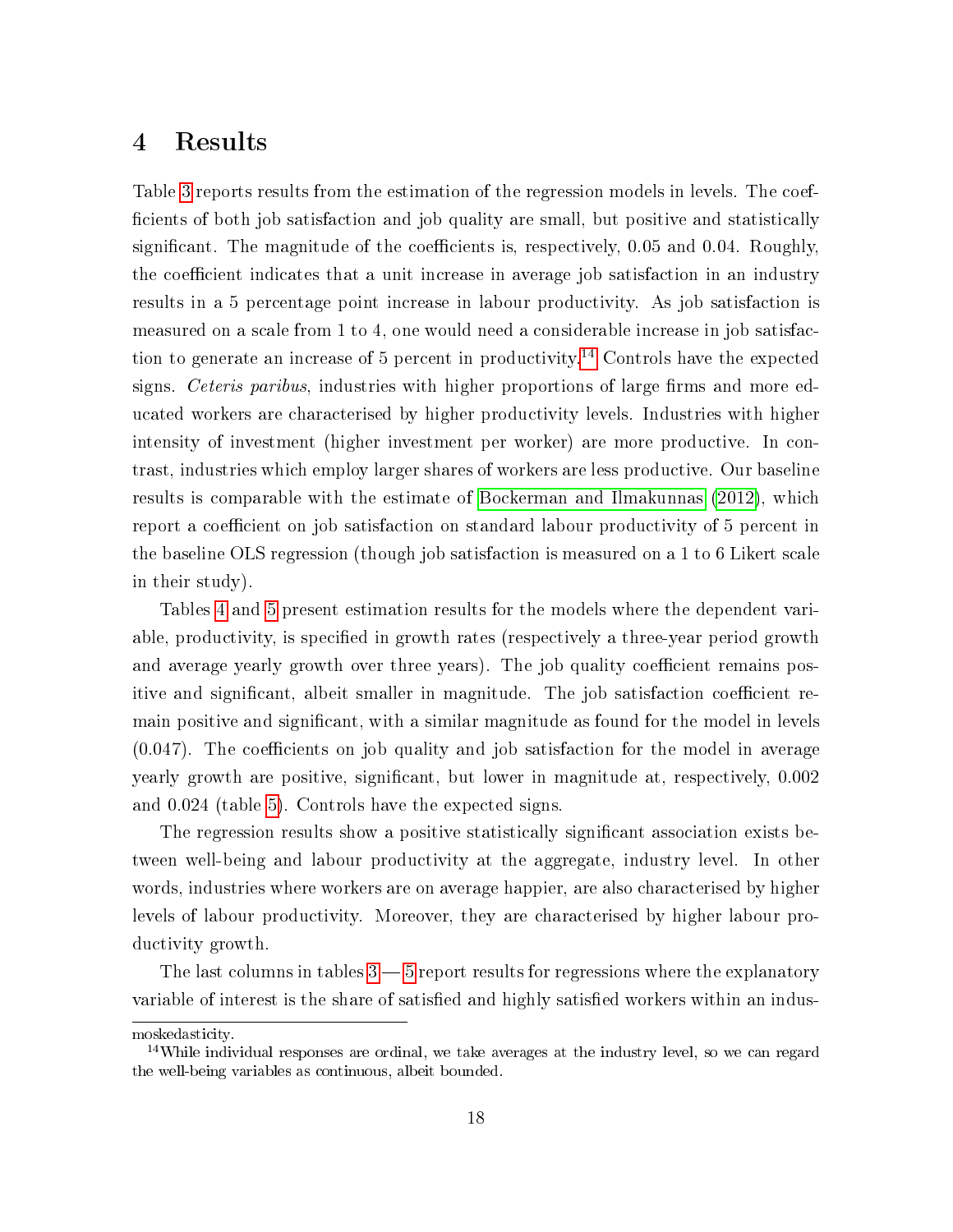try. One can see that the variable retains its positive significant effect on productivity in all specifications. This shows that results are robust to an alternative specification of the variable of interest.

The tables in Appendix [B](#page-29-0) present regression results in detail, as controls are included in the regressions incrementally. Results indicate that job satisfaction and job quality remain positive and significant following the inclusion of the controls, although the magnitude of the coefficient decreases.

We ran separate regressions replacing the country dummies with a "west" dummy (a dummy for the group of western European countries), in light of the systematic differences in the average value of the outcome variable between the two regions, as presented in Section [2.](#page-4-0) The estimation of the models yields positive and signicant coefficients for both measures of well-being.<sup>[15](#page-18-0)</sup>

Overall, these results indicate that job satisfaction/job quality are positively associated to productivity and productivity growth, so that increases in the quality of work are correlated to higher productivity levels or growth rates.

<span id="page-18-0"></span> $15$ Results not reported for reasons of space but available from the authors.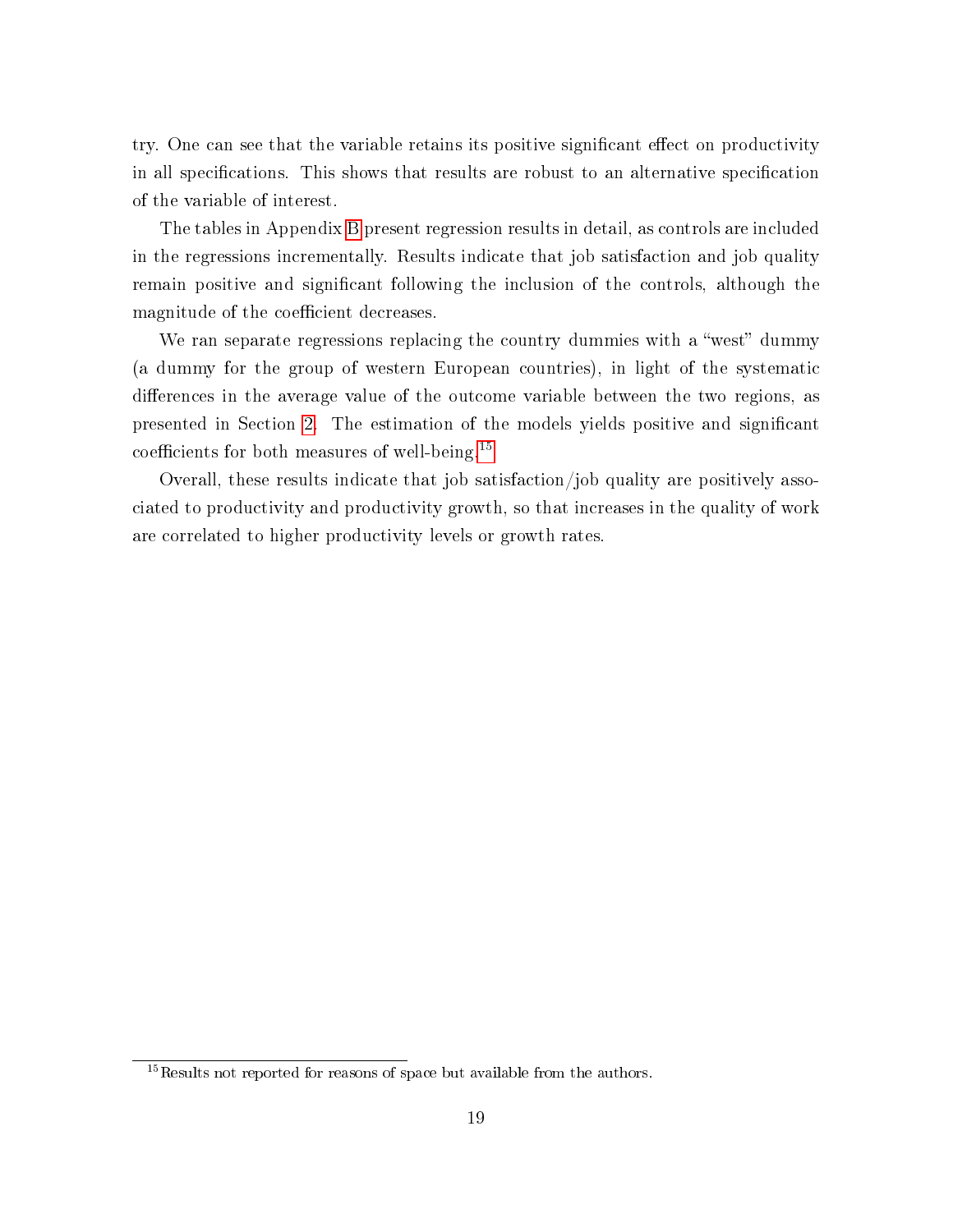|                         |                   | Dependent variable: |             |
|-------------------------|-------------------|---------------------|-------------|
|                         |                   | Labour productivity |             |
|                         | $\left( 1\right)$ | $\left( 2\right)$   | (3)         |
| job quality             | $0.041***$        |                     |             |
|                         | (0.002)           |                     |             |
| job satisfaction        |                   | $0.050***$          |             |
|                         |                   | (0.003)             |             |
| satisfied (share)       |                   |                     | $0.065***$  |
|                         |                   |                     | (0.014)     |
| age                     | 0.000             | $0.001***$          | $0.001***$  |
|                         | (0.000)           | (0.000)             | (0.000)     |
| education               | $0.256***$        | $0.267***$          | $0.271***$  |
|                         | (0.033)           | (0.035)             | (0.035)     |
| large firms             | $0.089***$        | $0.116***$          | $0.115***$  |
|                         | (0.029)           | (0.024)             | (0.024)     |
| employment share        | $-2.419***$       | $-2.576***$         | $-2.587***$ |
|                         | (0.085)           | (0.099)             | (0.096)     |
| investment p.w.         | $0.327***$        | $0.334***$          | $0.335***$  |
|                         | (0.004)           | (0.006)             | (0.006)     |
| sector: construction    | 0.025             | 0.007               | 0.006       |
|                         | (0.016)           | (0.016)             | (0.016)     |
| sector: services        | $0.026**$         | $0.034***$          | $0.036***$  |
|                         | (0.011)           | (0.011)             | (0.011)     |
| Country dummies         | Yes               | Yes                 | Yes         |
| Year dummy              | Yes               | Yes                 | Yes         |
| Constant                | Yes               | Yes                 | Yes         |
| Observations            | 2,256             | 2,285               | 2,285       |
| $\mathrm{R}^2$          | 0.828             | 0.824               | 0.824       |
| Adjusted $\mathbb{R}^2$ | 0.825             | 0.822               | 0.821       |

<span id="page-19-0"></span>Table 3: Regression of labour productivity on job quality and job satisfaction (levels)

Note: \*p<0.1; \*\*p<0.05; \*\*\*p<0.01. Clustered standard errors in parentheses.  $pw$ denotes per worker.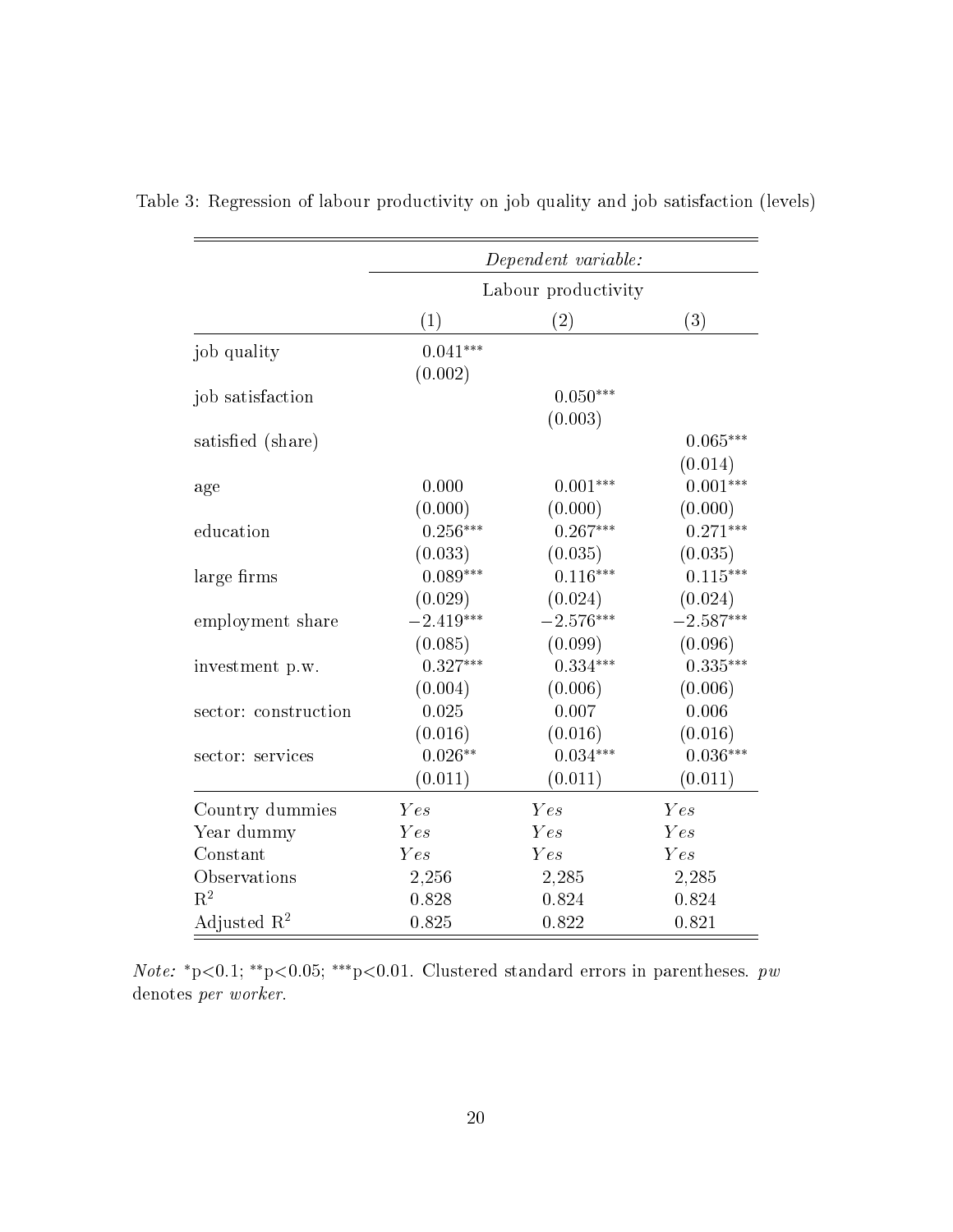|                         |             | Dependent variable:        |             |
|-------------------------|-------------|----------------------------|-------------|
|                         |             | Labour productivity growth |             |
|                         | (1)         | (2)                        | (3)         |
| job quality             | $0.005***$  |                            |             |
|                         | (0.001)     |                            |             |
| job satisfaction        |             | $0.047***$                 |             |
|                         |             | (0.005)                    |             |
| satisfied (share)       |             |                            | $0.076***$  |
|                         |             |                            | (0.006)     |
| labour prod. $(t_0)$    | $-0.088***$ | $-0.090***$                | $-0.089***$ |
|                         | (0.011)     | (0.012)                    | (0.013)     |
| age                     | 0.000       | 0.000                      | 0.000       |
|                         | (0.000)     | (0.000)                    | (0.000)     |
| education               | $0.029*$    | 0.025                      | 0.028       |
|                         | (0.016)     | (0.018)                    | (0.020)     |
| large firms             | $-0.025*$   | $-0.031$                   | $-0.032$    |
|                         | (0.015)     | (0.023)                    | (0.023)     |
| empl. share             | $-0.525**$  | $-0.513***$                | $-0.522***$ |
|                         | (0.204)     | (0.181)                    | (0.190)     |
| $\Delta$ empl. share    | $-3.190***$ | $-3.078***$                | $-3.090***$ |
|                         | (0.525)     | (0.613)                    | (0.543)     |
| $\Delta$ invest. p.w.   | $0.067***$  | $0.068***$                 | $0.068***$  |
|                         | (0.007)     | (0.009)                    | (0.009)     |
| sector: construction    | $0.023***$  | $0.020***$                 | $0.020***$  |
|                         | (0.002)     | (0.003)                    | (0.003)     |
| sector: services        | 0.033       | 0.030                      | 0.032       |
|                         | (0.030)     | (0.031)                    | (0.031)     |
| Country dummies         | Yes         | Yes                        | Yes         |
| Year dummy              | Yes         | Yes                        | Yes         |
| Constant                | Yes         | Yes                        | Yes         |
| Observations            | 2,191       | 2,220                      | 2,220       |
| $R^2$                   | 0.185       | 0.184                      | 0.183       |
| Adjusted $\mathbb{R}^2$ | 0.171       | 0.170                      | 0.169       |

<span id="page-20-0"></span>Table 4: Regression of labour productivity on job quality and job satisfaction (cumulative growth)

Note: \*p<0.1; \*\*p<0.05; \*\*\*p<0.01. Clustered standard errors in parentheses.  $pw$ denotes per worker.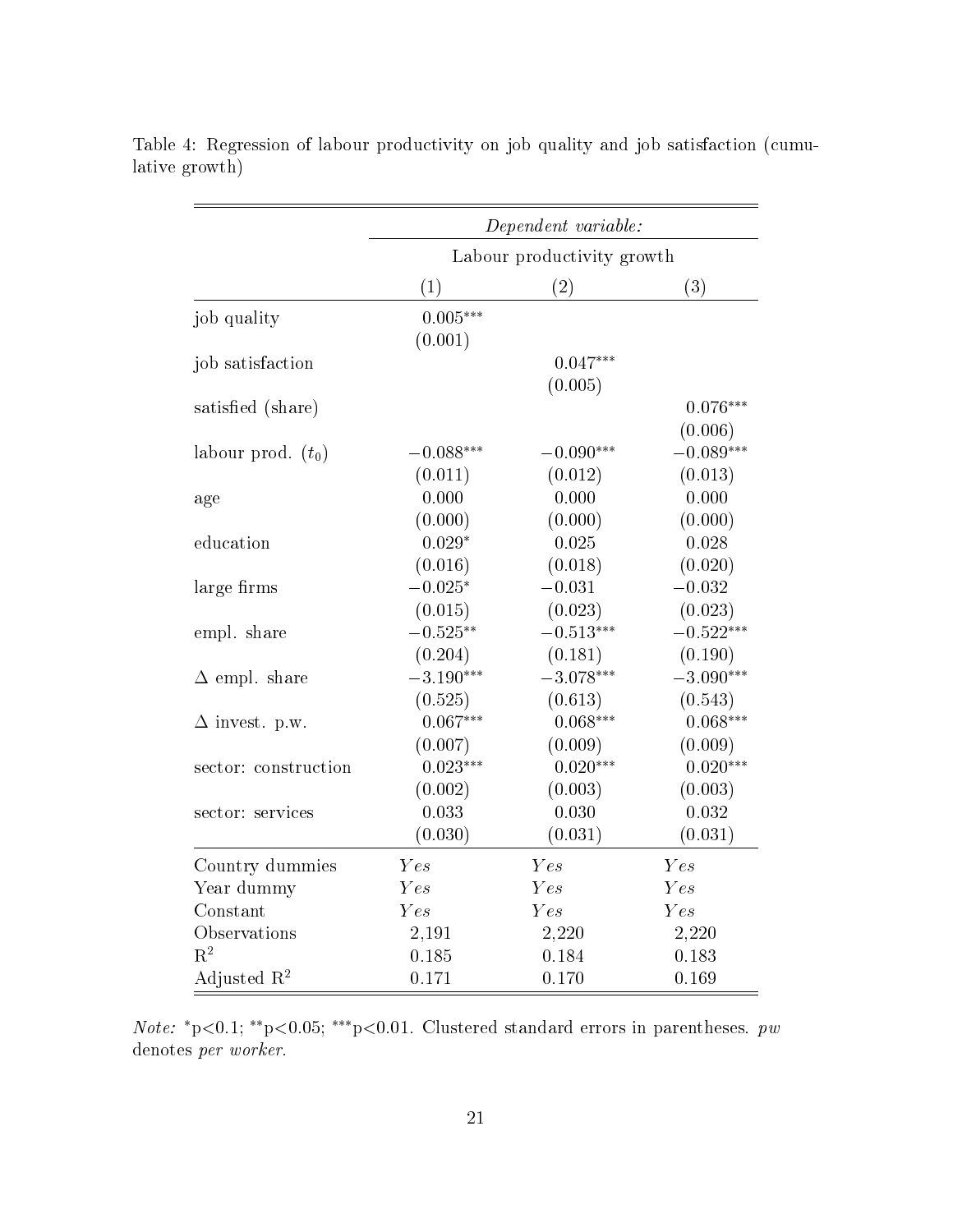|                         |             | Dependent variable:        |             |
|-------------------------|-------------|----------------------------|-------------|
|                         |             | Labour productivity growth |             |
|                         | (1)         | (2)                        | (3)         |
| job quality             | $0.002***$  |                            |             |
|                         | (0.000)     |                            |             |
| job satisfaction        |             | $0.024***$                 |             |
|                         |             | (0.002)                    |             |
| satisfied (share)       |             |                            | $0.031***$  |
|                         |             |                            | (0.005)     |
| labour prod. $(t_0)$    | $-0.039***$ | $-0.039***$                | $-0.038***$ |
|                         | (0.007)     | (0.007)                    | (0.008)     |
| age                     | 0.000       | 0.000                      | 0.000       |
|                         | (0.000)     | (0.000)                    | (0.000)     |
| education               | $0.016***$  | $0.013***$                 | $0.015***$  |
|                         | (0.003)     | (0.005)                    | (0.005)     |
| large firms             | $-0.001$    | $-0.001$                   | $-0.001$    |
|                         | (0.003)     | (0.005)                    | (0.005)     |
| empl. share             | $-0.275**$  | $-0.274**$                 | $-0.276**$  |
|                         | (0.122)     | (0.113)                    | (0.118)     |
| $\Delta$ empl. share    | $-3.585***$ | $-3.373***$                | $-3.409***$ |
|                         | (0.002)     | (0.105)                    | (0.010)     |
| $\Delta$ invest. p.w.   | $0.044***$  | $0.046***$                 | $0.046***$  |
|                         | (0.005)     | (0.005)                    | (0.005)     |
| sector: construction    | $0.010***$  | $0.009***$                 | $0.008***$  |
|                         | (0.001)     | (0.001)                    | (0.001)     |
| sector: services        | 0.014       | 0.013                      | 0.014       |
|                         | (0.011)     | (0.011)                    | (0.011)     |
| Country dummies         | Yes         | Yes                        | Yes         |
| Year dummy              | Yes         | Yes                        | Yes         |
| Constant                | Yes         | Yes                        | Yes         |
| Observations            | 2,120       | 2,147                      | 2,147       |
| $R^2$                   | 0.149       | 0.154                      | 0.150       |
| Adjusted $\mathbb{R}^2$ | 0.133       | 0.139                      | 0.135       |

<span id="page-21-0"></span>Table 5: Regression of labour productivity on job quality and job satisfaction (average yearly growth)

Note: \*p<0.1; \*\*p<0.05; \*\*\*p<0.01. Clustered standard errors in parentheses.  $pw$ denotes per worker.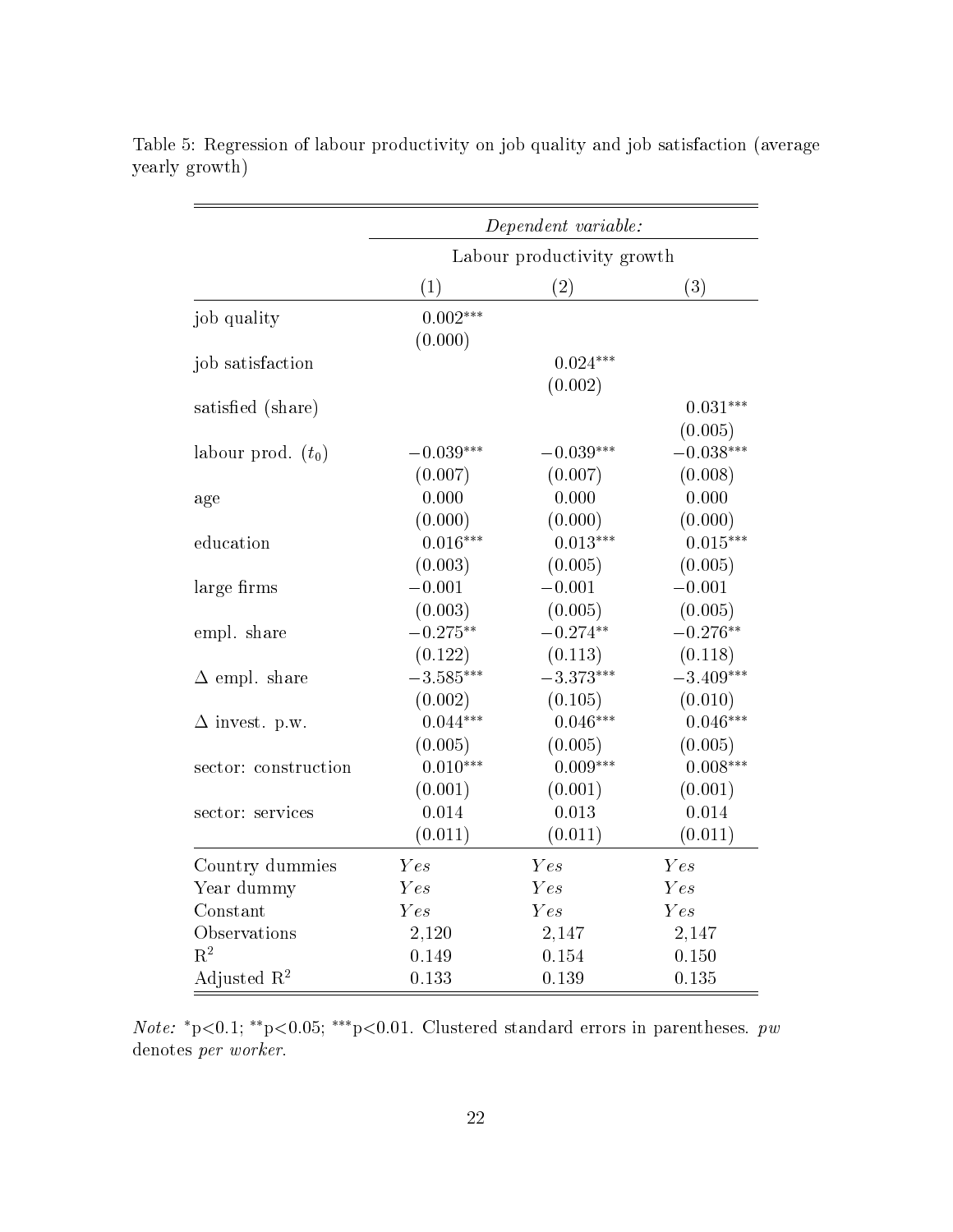### <span id="page-22-0"></span>5 Conclusions and discussion

The review of the literature evidences two main obstacles to studies of the link between well-being and economic outcomes. Firstly, observing jointly job satisfaction and sound measures of economic performance in representative datasets is difficult. It is very difficult to carry out analysis on this issue without resorting to statistical matching. The only authors that observe both variables in a representative dataset are [Bryson](#page-24-2) [et al.](#page-24-2)  $(2017)$ , at the expenses, however, of having to use self-reported measures of firm performances. Secondly, the bulk of the evidence reports statistical correlations, rather than a "causal" effect. The relationship between well-being and economic outcomes, however, could suffer from an endogeneity bias stemming from reverse causality or omitted/unobservable variables. Data availability makes it difficult to address this issue. The only study which addresses reverse causality and is based on a representative dataset at the plant level is the one by [Bockerman and Ilmakunnas](#page-24-3) [\(2012\)](#page-24-3), but this evidence is limited to one country, and is for the period 1996–2001.

This article contributes evidence on the economic consequences of an important dimension of well-being, namely well-being at work, by analysing a novel dataset built by matching two waves of the European Working Conditions Survey with information on the business economy from Eurostat's Structural Business Statistics. Among the different measures of economic outcomes considered in the literature, the use of SBS data allows us to include in the study an official measure of labour productivity, an important variable for decision makers.

We estimate regressions of labour productivity on two measures of well-being at work, namely job quality - an indicator of overall working conditions - and job satisfaction, and various controls. The results vary depending on the measure of well-being employed and on model specification. For a model in levels, the effects of both measures are positive, statistically signicant, and of similar magnitude. Job satisfaction also correlates significantly with future productivity growth.

The value added of this article summarises as follows: 1) a novel matched dataset based on representative surveys; 2) a composite indicator of job quality based on the EWCS, a very rich source of information on workers' conditions; 3) evidence that job satisfaction and job quality predicts productivity level, and that job satisfaction predicts productivity growth, at the aggregate-industry level.

The study has several limitations which one should keep in mind when reading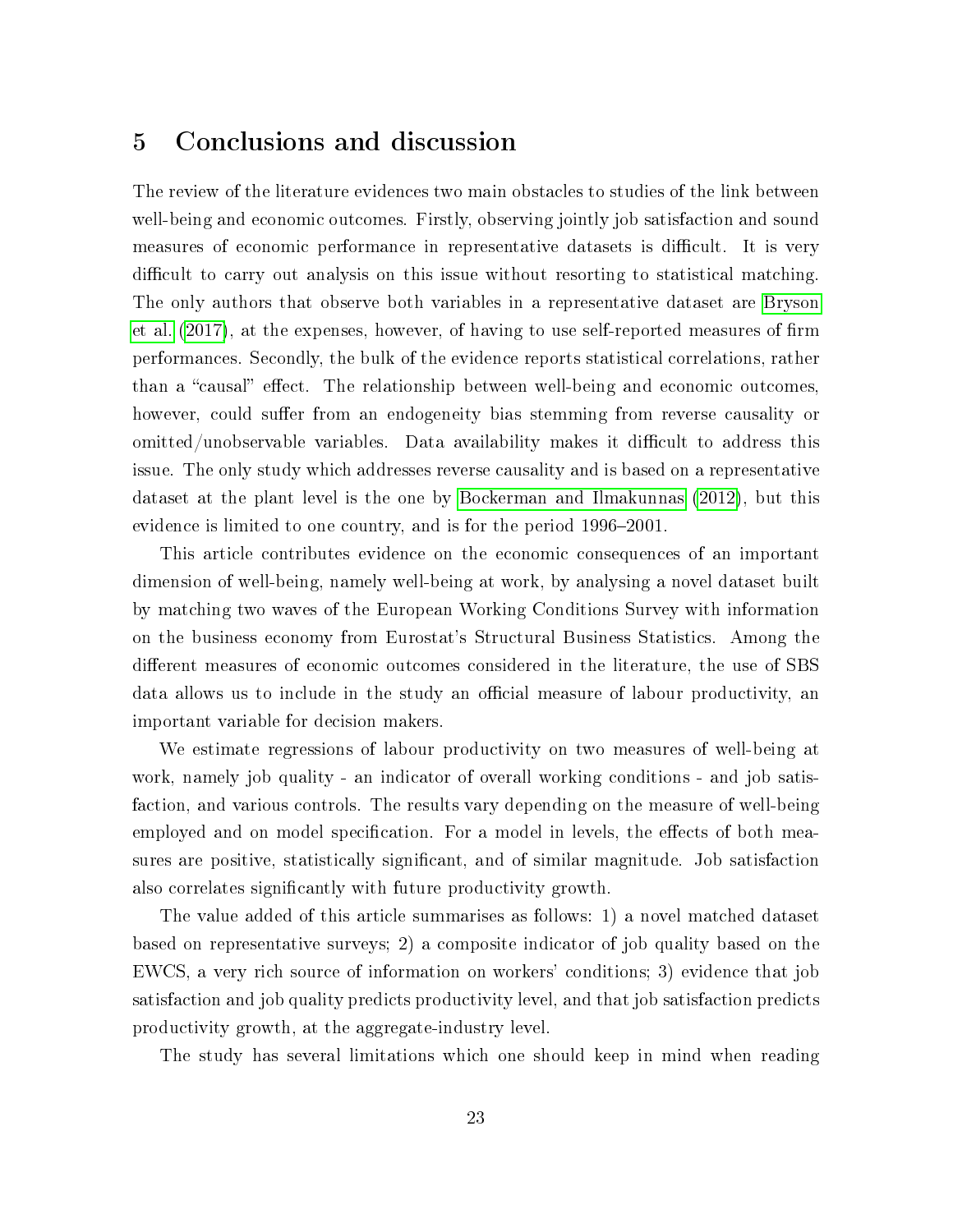results. There are data limitations. Firstly, the coverage of the Structural Business Statistics is limited in terms of the economic activities surveyed, which restricts the coverage of our dataset. SBS does not include economic activities which might account for large shares of certain economies in the sample, such as those countries that are service-intensive, or where public administrations and non-market services are very large. However, an analysis of the relationship between productivity and job satisfaction would also be limited by the difficulties of measuring productivity for the industries not covered by the SBS. Indeed, it is well known that the extension of the concept and measurement of productivity to activities such as non-market and financial services is difficult, if possible at all. Secondly, sample sizes for the EWCS can be severely restricted at the industry level. A further issue concerns the measure of job quality adopted in the paper. This broadly follows the relevant dimensions indicated by the UN framework, partly departing from it due to data availability issues. The literature lacks consensus on a definition of multidimensional job quality and implementations vary. Thus, a further limitation is that it is difficult to compare results from this paper to other studies in the literature, due to the varied definitions of workers well-being adopted by different studies.

Despite its limitations, we believe this study contributes to the literature on economic outcomes of well-being, and to building a body of evidence based on the relationship between well-being in the working place and economic performance. The results of this study are relevant for managers and policy makers alike as industry-level labour productivity is a source of aggregate productivity growth. Subjective well-being and economic efficiency (productivity) are often perceived as competing objectives. We show instead that subjective well-being has positive impacts on industry-wide productivity. Economic development and well-being do not need to be alternatives; they can reinforce each other.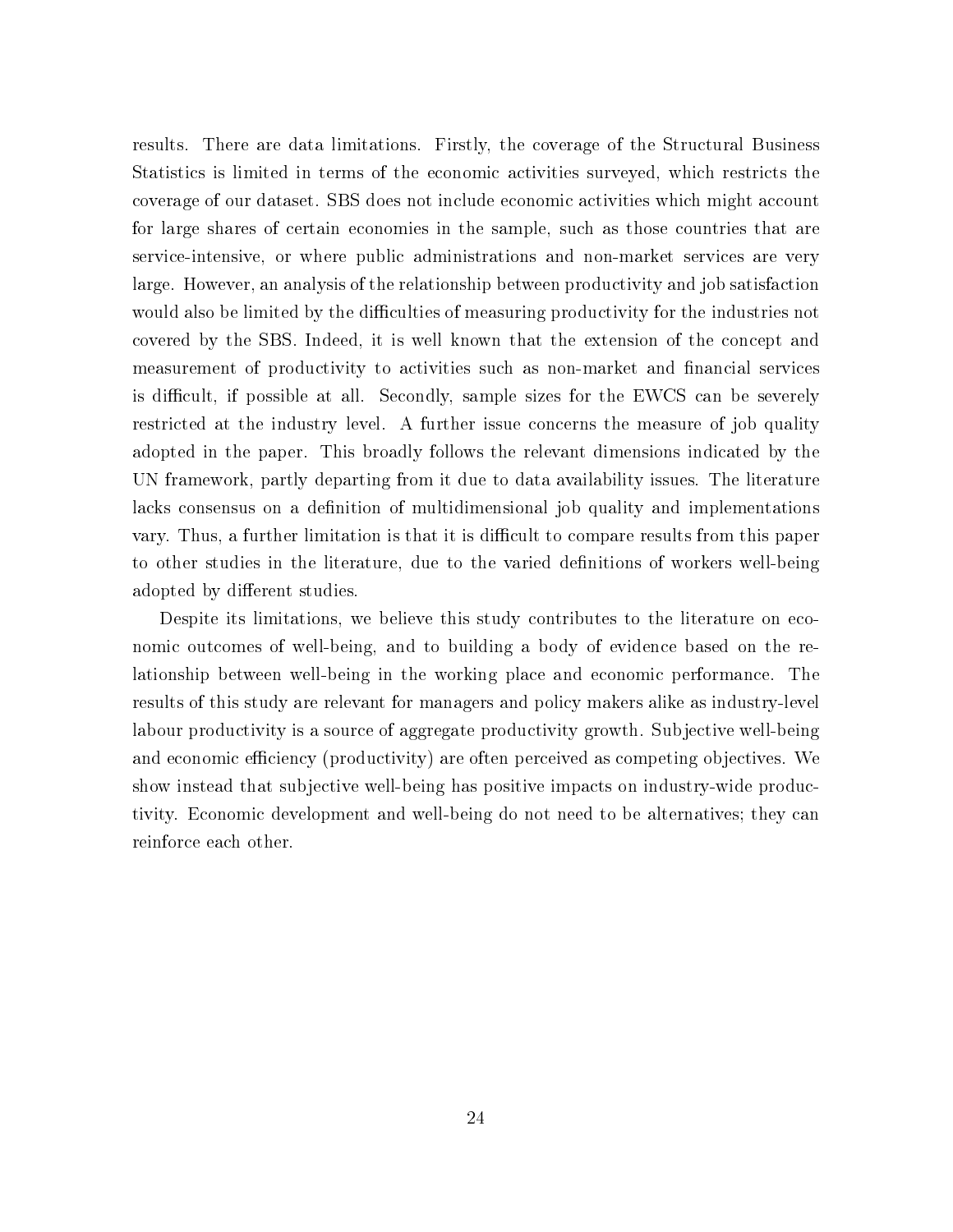## References

- <span id="page-24-0"></span>Bateman, T. and Organ, D. (1983). Job satisfaction and the good soldier: the relation between affect and employee "citizenship". Academy of Management Journal, 261:587 595.
- <span id="page-24-4"></span>Black, S. E. and Lynch, L. M. (2001). How to compete: The impact of workplace practices and information technology on productivity. The Review of Economics and  $Statistics, 83(3):434-445.$
- <span id="page-24-5"></span>Bloom, N., Brynjolfsson, E., Foster, L., Jarmin, R., Patnaik, M., Saporta-Eksten, I., and Reenen, J. V. (2019). What drives differences in management practices? Amer*ican Economic Review*,  $109(5)$ :1648-1683.
- <span id="page-24-7"></span>Bloom, N. and VanReenen, J. (2006). Management practices, work-life balance, and productivity: a review of some recent evidence. Oxford Review of Economic Policy,  $22(4):621-640.$
- <span id="page-24-3"></span>Bockerman, P. and Ilmakunnas, P. (2012). The job satisfaction-productivity nexus: A study using matched survey and register data. ILR Review,  $65(2):244-262$ .
- <span id="page-24-2"></span>Bryson, A., Forth, J., and Stokes, L. (2017). Does employees' subjective well-being affect workplace performance? Human Relations,  $70(8):1017-1037$ .
- <span id="page-24-6"></span>Criscuolo, C., Gal, P., Leidecker, T., and Nicoletti, G. (2021). The human side of productivity. OECD Productivity Working Papers, 29.
- <span id="page-24-10"></span>Dolbier, C. L., Webster, J., McCalister, K., Mallon, M., and Steinhardt, M. (2005). Reliability and validity of a single-item measure of job satisfaction. American Journal of Health Promotion,  $19(3):194-198$ .
- <span id="page-24-1"></span>Edmans, A. (2011). Does the stock market fully value intangibles? Employee satisfaction and equity prices. Journal of Financial economics,  $101(3)$ :621–640.
- <span id="page-24-9"></span>Eurofound (2010). Fifth european working conditions survey. Technical report, Luxembourg: Publications Office of the European Union.
- <span id="page-24-8"></span>Eurofound (2015). Sixth european working conditions survey. Technical report, Luxembourg: Publications Office of the European Union.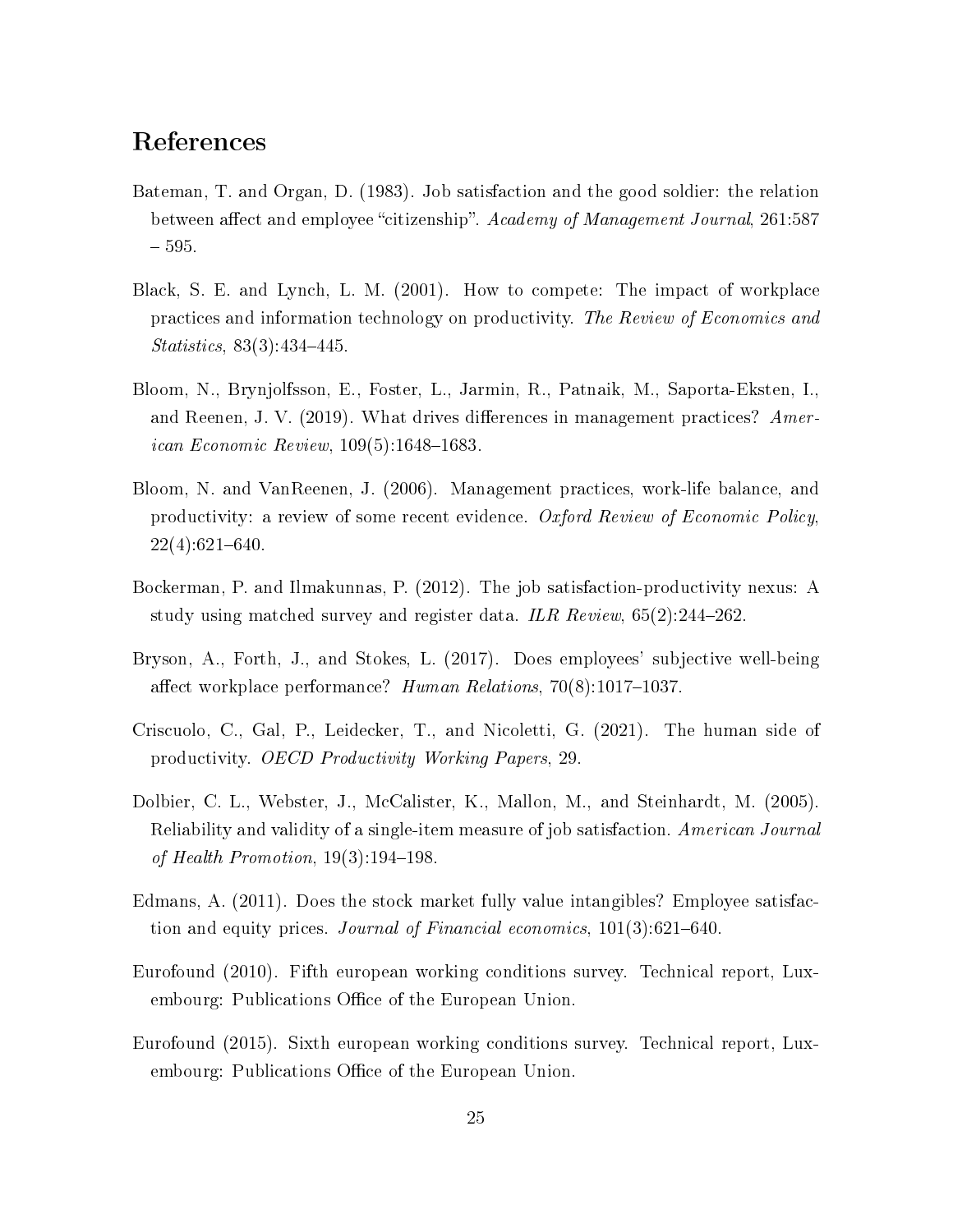- <span id="page-25-0"></span>George, J. and Brief, A. (1992). Feeling good - doing good: a conceptual analysis of the mood at work-organizational spontaneity relationship. Psychological Bulletin,  $2(112):310 - 329.$
- <span id="page-25-5"></span>Harter, J. K., Schmidt, F. L., Agrawa, S., Blue, A., Plowman, S. K., Josh, P., and Asplund, J. (2020). The relationship between engagement at work and organizational outcomes2020. Technical report, Gallup.
- <span id="page-25-3"></span>Judge, T., Thoreson, C., Bono, J., and Patton, G. (2001). The job satisfaction job performance relationship: a qualitative and quantitative review. *Psychological*  $Bulletin, 127:376 - 407.$
- <span id="page-25-4"></span>Oswald, A. J., Proto, E., and Sgroi, D. (2015). Happiness and productivity. Journal of Labor Economics, 33(4).
- <span id="page-25-1"></span>Pavot, W. and Diener, E. (1993). Review of the satisfaction with life scale. *Psychological* assessment, 5:2.
- <span id="page-25-2"></span>Spector, P. (1997). *Job satisfaction: application, assessment, cause and consequences.* Thousand Oaks, CA.
- <span id="page-25-9"></span>UNECE (2015). Handbook on measuring quality of employment: a statistical framework.prepared by the expert group on measuring quality of employment. United Nations.
- <span id="page-25-8"></span>Van Saane, N., Sluiter, J. K., Verbeek, J., and Frings-Dresen, M. (2003). Reliability and validity of instruments measuring job satisfaction - a systematic review. Occupational medicine,  $53(3):191-200$ .
- <span id="page-25-7"></span>Warhurst, C., Erhel, C., Gallie, D., Guergoat-Larivišre, M., de Bustillo, R. M., Obersneider, M., Postels, D., Sarkar, S., Wright, S., and Lyonette, C. (2018). Data evaluation report: An evaluation of the main eu datasets for analysing innovation, job quality and employment outcomes. QuInnE Working Paper No. 14.
- <span id="page-25-10"></span>Warhurst, C., Wright, S., and Lyonette, C. (2017). Understanding and measuring job quality. London: CIPD.
- <span id="page-25-6"></span>Wright, S., Warhurst, C., Lyonette, C., and Srakar, S. (2017). Understanding and measuring job quality: Part 2 indicators of job quality. London: CIPD.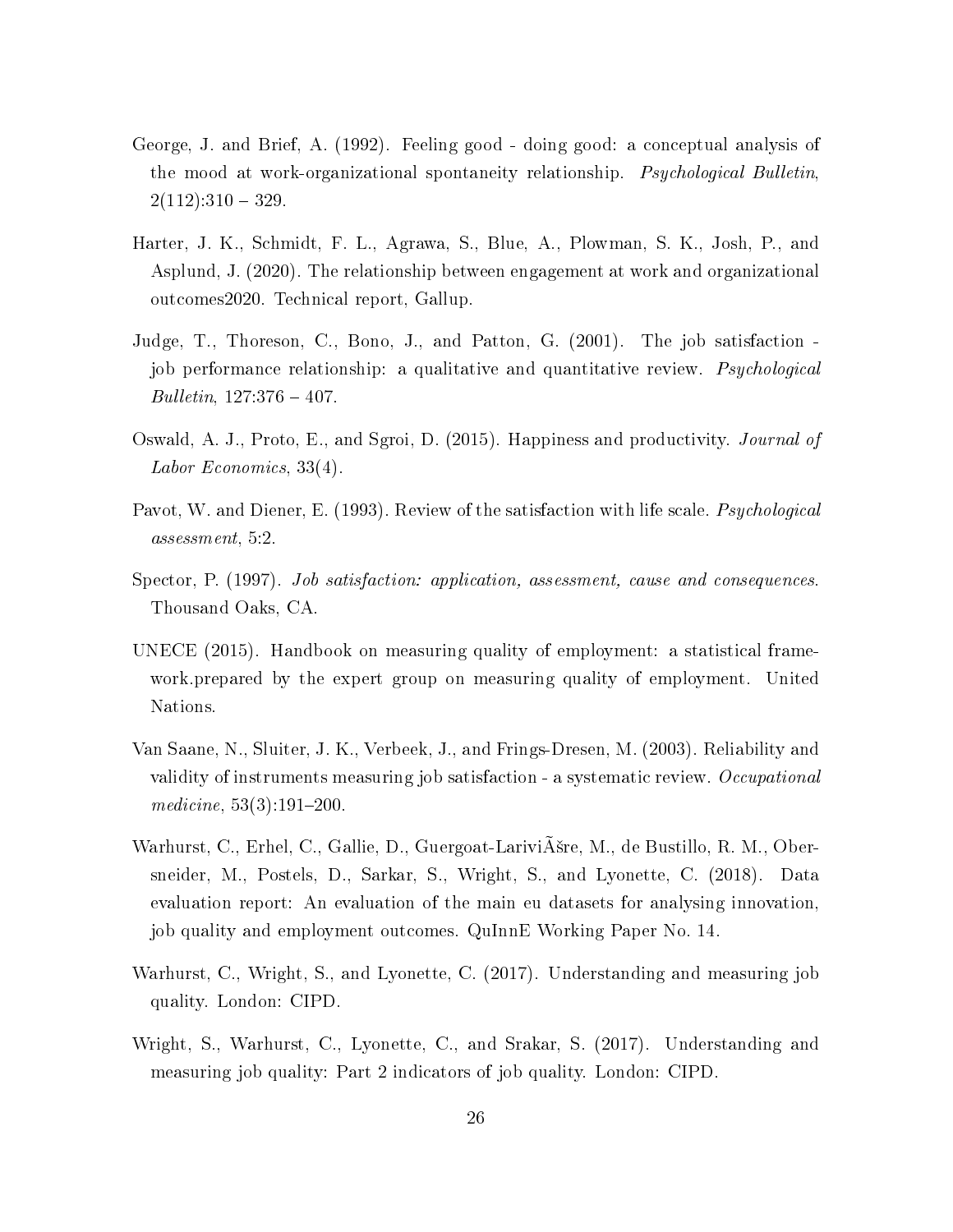<span id="page-26-0"></span>Wright, T. and Cropanzano, R. (2000). Psychological well-being and job satisfaction as predictors of job performance. Journal of Occupational Health Psychology, 5:84 94.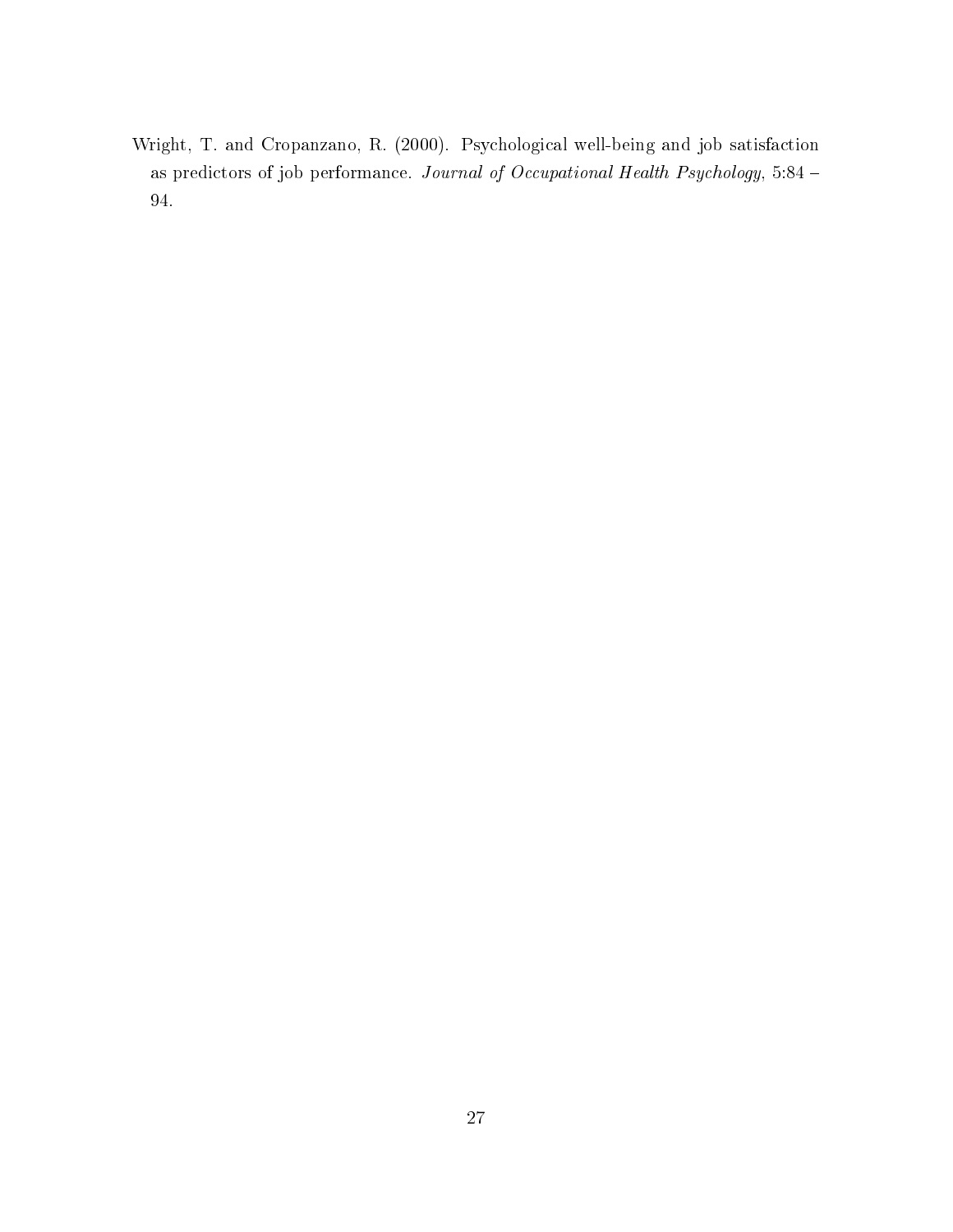### <span id="page-27-0"></span>A The job quality index

The job quality index used in this analysis has been compiled using data from the last two waves of the European Working Conditions Survey administered by Eurofund. The index consists of respondents' answers to questions concerning six dimensions of job quality: income and benefits, working time and work-life balance, social dialogue, skills development and training, and safety and ethics. The dimensions have been selected based on the framework outlined in [UNECE](#page-25-9) [\(2015\)](#page-25-9). Compared to the UN framework, we dropped two dimensions due to data availability, namely relationship and work motivation and security of employment. We did add a stress dimension, to capture mental well-being. Note that, while the choice of the dimension is inspired on the UN framework, the computation of individuals and aggregate indices had to be adapted to the information provided by the EWCS. Essentially, this has been done by assigning scores to mainly evaluative answers.

The index was built as follows. Firstly, we selected the questions conveying the relevant information to assess the six dimensions cited above. Then, we built individual scores, by summing the scores "earned" by respondents for each of the dimensions. The scores range from 0 to 2, from lowest satisfaction to highest satisfaction. As a result, the individual job quality index ranges between 0 and 12, where 0 indicates the lowest job quality and 12 the highest. Finally, the aggregate job quality index at industry-country level is compiled by averaging the individual scores.

What follows provide additional details on the construction of the scores for each component of the job quality index. (We refer to the questionnaire of the 2010 wave.)

• Income and benefits. This dimension provides information on overall earnings composition and satisfaction with salary/pay. Respondents indicate whether earnings from their main job include additional sources than their basic salary, and whether they are satisfied with their income by rating the statement "I am well paid for the work I do". Answers to the latter question range from 1 (strongly disagree) to 5 (strongly agree). Here, we assign a score of one to the payment of at least two types of the benefits indicated, and to a score of 5 in the question on income. Information on benefits and income are derived, respectively, from questions EF7 and 77.[16](#page-27-1)

<span id="page-27-1"></span> $16$ Here, we have considered as benefits both extra payments and benefits in kind as described in the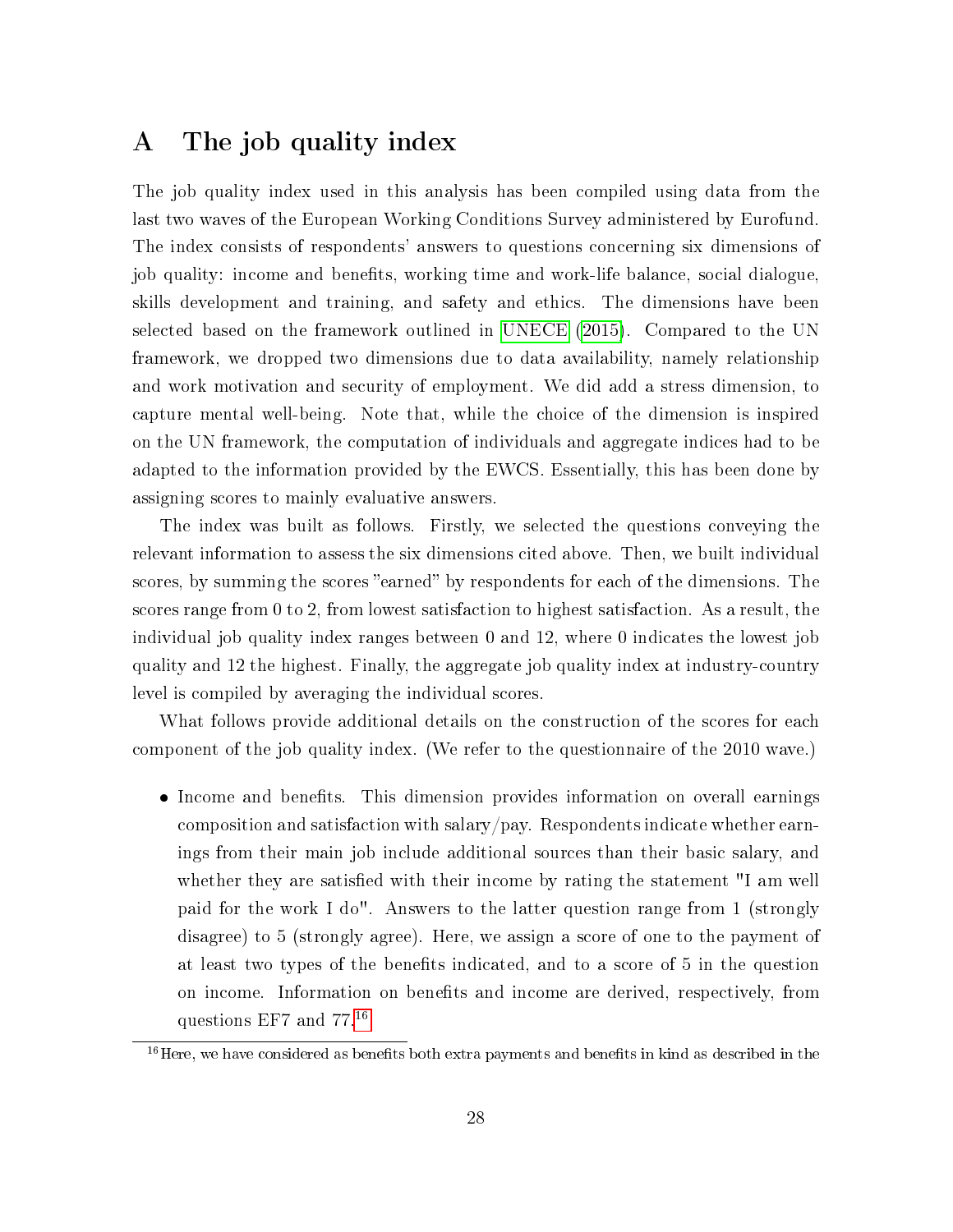- Working time and work-life balance. Work-life balance is evaluated based on answers to questions on whether working hours fit family and social commitments, on the presence of flexible arrangements, and on whether workers work during their free time to meet demands. For this dimension, we use questions 41, 42, 43 to assess life-work balance, and 51F and 51G to assess quality of the working time. Each earns a score of one if respondents choose the two most favourable categories. (For example, 51F produces a score of one if respondents indicate that they can take a break if they wish so at all times or most of the time.) The overall scores obtained range from 0 and 5. These are converted in the 0-2 scale by assigning values of 1 and 2 to, respectively, final scores of 3, 4 and 5.
- Safety and ethics. This dimension summarises information on the following aspects: discrimination, safety, and health and safety. the discrimination score is based on question 65. Question 70 is used to assess safety, e.g. whether the respondent has been the subject of abuse and/or threatening or humiliating behaviour. Health and safety has been assessed using question 23, which enquiries about exposures to high temperatures, fumes, dangerous or infectious substances, etc., and question 67, which asks a self-evaluation of whether work affects health.
- Social dialogue. Scores are based on questions 63 and 64.
- Skills development and training. Scores are based on answers to questions 61A and 61C.
- Stress. Questions 45A and 45B provide an objective measure of stress. Question 51N is a subjective measure.

EWCS questionnaire, rather than the sick and paid leave payments described in the UN framework, to reflect the institutional context.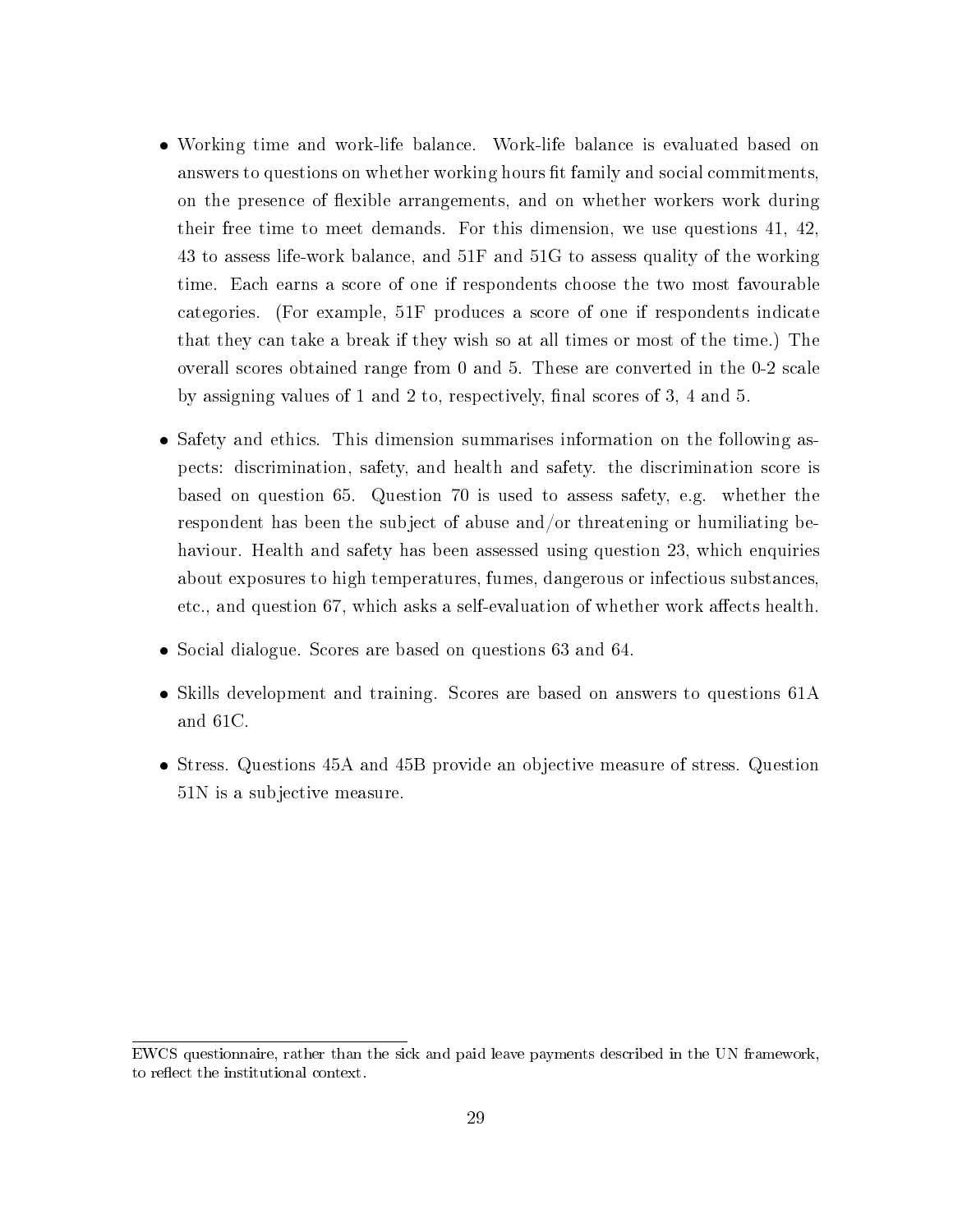# <span id="page-29-0"></span>B Additional regression results

Tables in this section presents results of the regressions of labour productivity (in levels and growth rates) on job quality and job satisfaction when control variables are incrementally introduced in the empirical model.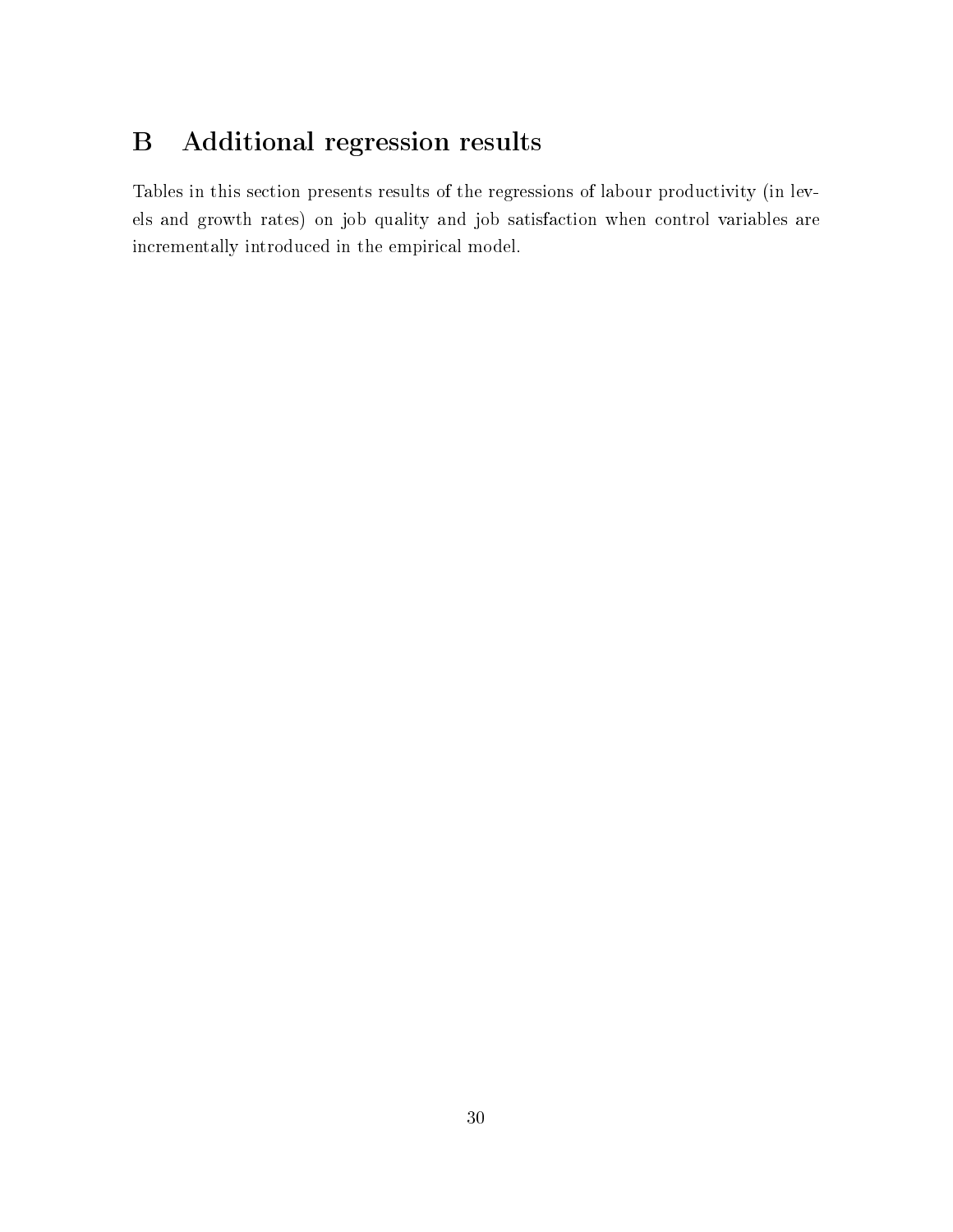|                         |                                   |                       |                       | Dependent variable:   |                        |                        |                                   |
|-------------------------|-----------------------------------|-----------------------|-----------------------|-----------------------|------------------------|------------------------|-----------------------------------|
|                         |                                   |                       |                       | Labour productivity   |                        |                        |                                   |
|                         | (1)                               | (2)                   | (3)                   | (4)                   | (5)                    | (6)                    | (7)                               |
| job satisfaction        | $0.197^{\ast\ast\ast}$<br>(0.029) | $0.198***$<br>(0.029) | $0.127***$<br>(0.017) | $0.136***$<br>(0.021) | $0.137***$<br>(0.024)  | $0.053***$<br>(0.004)  | $0.050^{***}\,$<br>(0.003)        |
| age                     |                                   | $0.003***$<br>(0.000) | $0.005***$<br>(0.000) | $0.005***$<br>(0.001) | $0.003***$<br>(0.000)  | $0.001***$<br>(0.000)  | $0.001***$<br>(0.000)             |
| education               |                                   |                       | $0.324***$<br>(0.044) | $0.300***$<br>(0.039) | $0.264***$<br>(0.034)  | $0.277***$<br>(0.039)  | $0.267***$<br>(0.035)             |
| large firms             |                                   |                       |                       | $0.331***$<br>(0.036) | $0.286***$<br>(0.037)  | $0.105***$<br>(0.020)  | $0.116^{\ast\ast\ast}$<br>(0.024) |
| employment share        |                                   |                       |                       |                       | $-4.473***$<br>(0.239) | $-2.438***$<br>(0.056) | $-2.576***$<br>(0.099)            |
| investment p.w.         |                                   |                       |                       |                       |                        | $0.331***$<br>(0.007)  | $0.334***$<br>(0.006)             |
| sector: construction    |                                   |                       |                       |                       |                        |                        | 0.007<br>(0.016)                  |
| sector: services        |                                   |                       |                       |                       |                        |                        | $0.034***$<br>(0.011)             |
| Country dummies         | <b>Y</b> es                       | <b>Y</b> es           | <b>Y</b> es           | Yes                   | Yes                    | <b>Y</b> es            | <b>Y</b> es                       |
| Year dummy              | Yes                               | Y es                  | <b>Y</b> es           | Y es                  | <b>Y</b> es            | Yes                    | Y es                              |
| Constant                | Yes                               | Yes                   | Yes                   | Y es                  | Yes                    | Yes                    | Yes                               |
| Observations            | 2,285                             | 2,285                 | 2,285                 | 2,285                 | 2,285                  | 2,285                  | 2,285                             |
| $\mathbf{R}^2$          | 0.573                             | 0.573                 | 0.595                 | 0.604                 | 0.619                  | 0.824                  | 0.824                             |
| Adjusted $\mathbb{R}^2$ | 0.567                             | 0.568                 | 0.589                 | 0.598                 | 0.614                  | 0.821                  | 0.822                             |

#### Table 6: Regression of labour productivity on job satisfaction (levels)

*Note:*  $^*$ p $<$ 0.1;  $^*$ \* $^*$ p $<$ 0.05;  $^{**}$ p $<$ 0.01. Clustered standard errors in parentheses.

31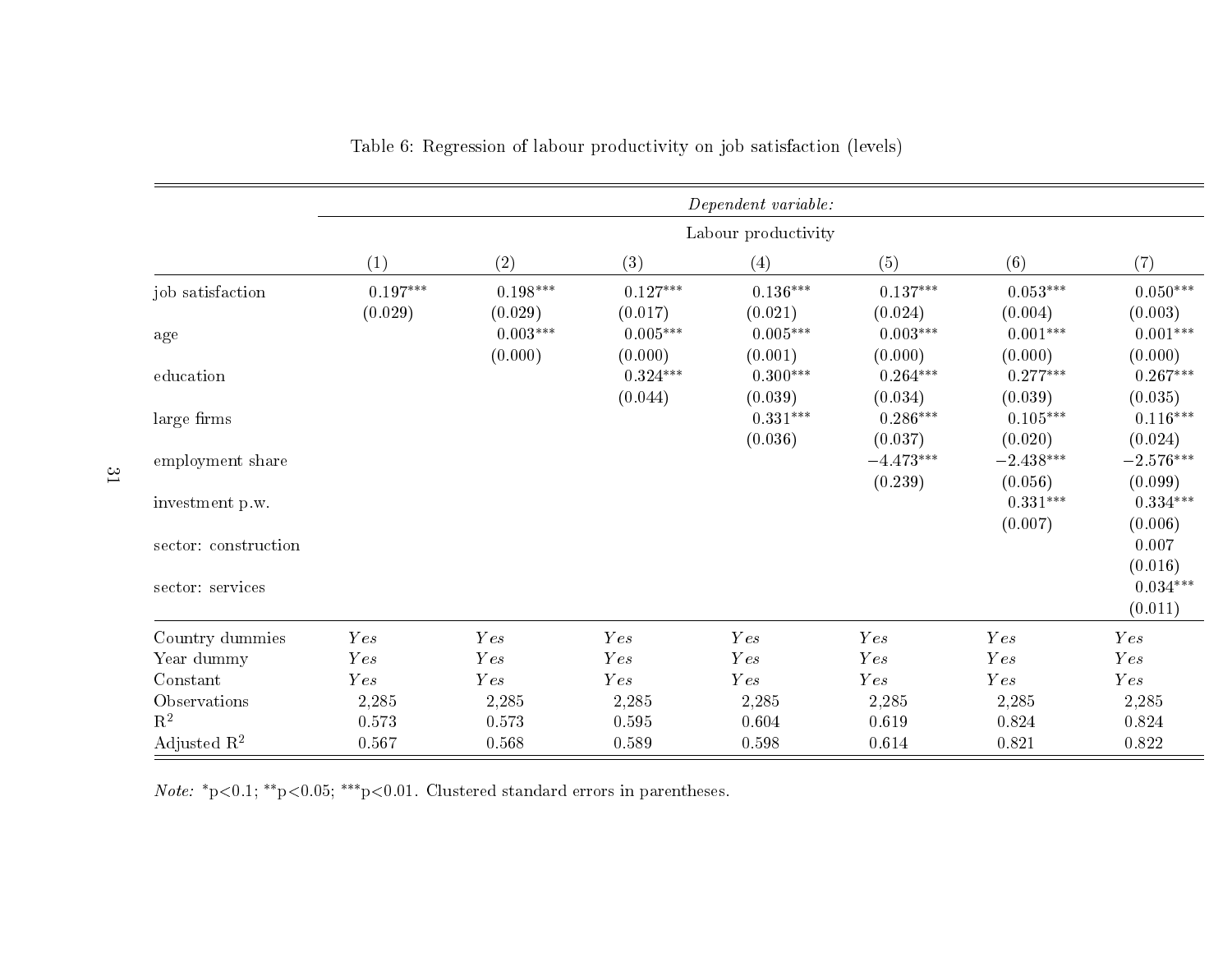|                         |                          |                          |                       | $Department\ variable:$ |                        |                        |                                 |
|-------------------------|--------------------------|--------------------------|-----------------------|-------------------------|------------------------|------------------------|---------------------------------|
|                         |                          |                          |                       | Labour productivity     |                        |                        |                                 |
|                         | (1)                      | (2)                      | (3)                   | (4)                     | (5)                    | (6)                    | (7)                             |
| job quality             | $0.110^{***}$<br>(0.008) | $0.110^{***}$<br>(0.008) | $0.087***$<br>(0.006) | $0.082***$<br>(0.006)   | $0.077***$<br>(0.004)  | $0.041***$<br>(0.002)  | $0.041^{***}\,$<br>(0.002)      |
| age                     |                          | $0.001***$<br>(0.000)    | $0.004***$<br>(0.000) | $0.004***$<br>(0.000)   | $0.002***$<br>(0.000)  | 0.000<br>(0.000)       | 0.000<br>(0.000)                |
| education               |                          |                          | $0.292***$<br>(0.030) | $0.276***$<br>(0.027)   | $0.247***$<br>(0.025)  | $0.264***$<br>(0.037)  | $0.256***$<br>(0.033)           |
| large firms             |                          |                          |                       | $0.276***$<br>(0.028)   | $0.235***$<br>(0.029)  | $0.079***$<br>(0.025)  | $0.089***$<br>(0.029)           |
| employment share        |                          |                          |                       |                         | $-4.148***$<br>(0.206) | $-2.297***$<br>(0.033) | $-2.419***$<br>(0.085)          |
| investment p.w.         |                          |                          |                       |                         |                        | $0.325***$             | $0.327***$                      |
| sector: construction    |                          |                          |                       |                         |                        | (0.005)                | (0.004)<br>0.025                |
| sector: services        |                          |                          |                       |                         |                        |                        | (0.016)<br>$0.026**$<br>(0.011) |
| Country dummies         | <b>Y</b> es              | Yes                      | Yes                   | Yes                     | <b>Y</b> es            | <b>Y</b> es            | Y es                            |
| Year dummy              | Yes                      | Y es                     | Yes                   | Y es                    | <b>Y</b> es            | Y es                   | Yes                             |
| Constant                | Yes                      | Y es                     | Yes                   | Y es                    | Yes                    | Yes                    | Y es                            |
| Observations            | 2,256                    | 2,256                    | 2,256                 | 2,256                   | 2,256                  | 2,256                  | 2,256                           |
| $\mathbf{R}^2$          | 0.595                    | 0.595                    | 0.612                 | 0.618                   | 0.632                  | 0.828                  | 0.828                           |
| Adjusted $\mathbb{R}^2$ | 0.590                    | 0.590                    | 0.607                 | 0.613                   | 0.626                  | 0.825                  | 0.825                           |

Table 7: Regression of labour productivity on job quality (levels)

*Note:*  $^*$ p<0.1;  $^*$ \*p<0.05;  $^{**}$ p<0.01. Clustered standard errors in parentheses.

32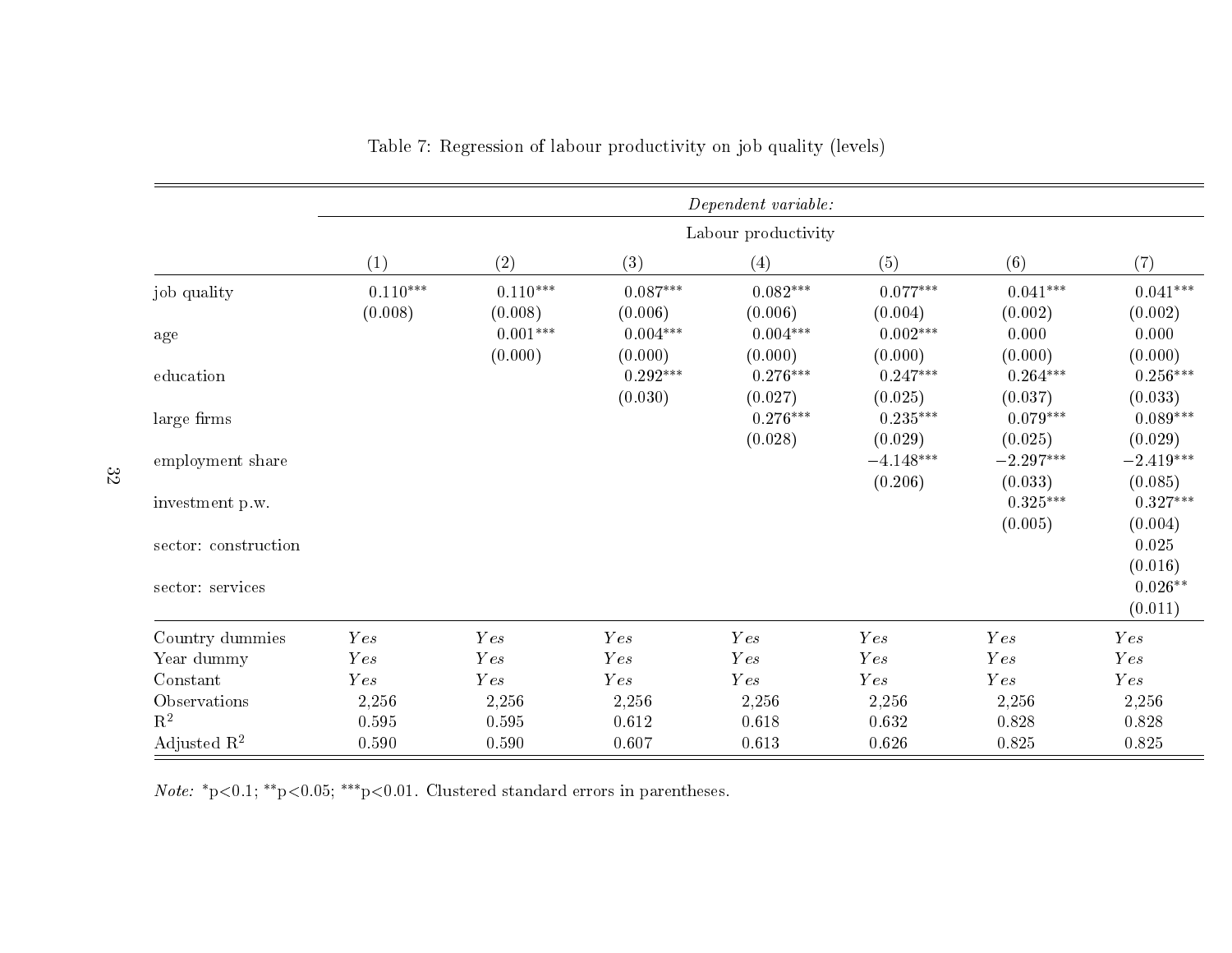|                         |            |                        |                                |                                  | Dependent variable:             |                             |                             |                                 |                             |
|-------------------------|------------|------------------------|--------------------------------|----------------------------------|---------------------------------|-----------------------------|-----------------------------|---------------------------------|-----------------------------|
|                         |            |                        |                                |                                  | Labour productivity growth      |                             |                             |                                 |                             |
|                         | (1)        | (2)                    | (3)                            | (4)                              | (5)                             | (6)                         | (7)                         | (8)                             | (9)                         |
| job satisfaction        | $0.037***$ | $0.056***$             | $0.056***$                     | $0.050***$                       | $0.048***$                      | $0.049***$                  | $0.049***$                  | $0.049***$                      | $0.047***$                  |
| labour prod. $(t_0)$    | (0.005)    | (0.003)<br>$-0.092***$ | (0.003)<br>$-0.092***$         | (0.001)<br>$-0.097***$           | (0.002)<br>$-0.095***$          | (0.002)<br>$-0.097***$      | (0.003)<br>$-0.098$ ***     | (0.003)<br>$-0.093***$          | (0.005)<br>$-0.090***$      |
| $\mathbf{age}$          |            | (0.017)                | (0.017)<br>$-0.000$<br>(0.000) | (0.015)<br>$0.000***$<br>(0.000) | (0.013)<br>$0.000**$<br>(0.000) | (0.013)<br>0.000<br>(0.000) | (0.013)<br>0.000<br>(0.000) | (0.015)<br>$0.000**$<br>(0.000) | (0.012)<br>0.000<br>(0.000) |
| education               |            |                        |                                | $0.032***$<br>(0.010)            | $0.035***$<br>(0.008)           | $0.033***$<br>(0.008)       | $0.035***$<br>(0.009)       | $0.035***$<br>(0.009)           | 0.025<br>(0.018)            |
| large firms             |            |                        |                                |                                  | $-0.038$<br>(0.034)             | $-0.039$<br>(0.034)         | $-0.040$<br>(0.033)         | $-0.042$<br>(0.034)             | $-0.031$<br>(0.023)         |
| empl. share             |            |                        |                                |                                  |                                 | $-0.220***$<br>(0.002)      | $-0.370***$<br>(0.027)      | $-0.363***$<br>(0.019)          | $-0.513***$<br>(0.181)      |
| $\Delta$ empl. share    |            |                        |                                |                                  |                                 |                             | $-2.689***$<br>(0.945)      | $-2.746***$<br>(1.056)          | $-3.078***$<br>(0.613)      |
| $\Delta$ invest. p.w.   |            |                        |                                |                                  |                                 |                             |                             | $0.067***$<br>(0.008)           | $0.068***$<br>(0.009)       |
| sector: construction    |            |                        |                                |                                  |                                 |                             |                             |                                 | $0.020***$<br>(0.003)       |
| sector: services        |            |                        |                                |                                  |                                 |                             |                             |                                 | 0.030<br>(0.031)            |
| Country dummies         | Yes        | Yes                    | Yes                            | Yes                              | Yes                             | Yes                         | Yes                         | Yes                             | Yes                         |
| Year dummy              | Yes        | Yes                    | Yes                            | Yes                              | Yes                             | Yes                         | Yes                         | Yes                             | Yes                         |
| Constant                | Yes        | Yes                    | Yes                            | Yes                              | Yes                             | Yes                         | Yes                         | Yes                             | Yes                         |
| Observations            | 2,220      | 2,220                  | 2,220                          | 2,220                            | 2,220                           | 2,220                       | 2,220                       | 2,220                           | 2,220                       |
| $R^2$                   | 0.106      | 0.154                  | 0.154                          | 0.157                            | 0.158                           | 0.159                       | 0.160                       | 0.181                           | 0.184                       |
| Adjusted R <sup>2</sup> | 0.094      | 0.143                  | 0.142                          | 0.145                            | 0.146                           | 0.146                       | 0.147                       | 0.168                           | 0.170                       |

### Table 8: Regression of labour productivity on job satisfaction (cumulative growth)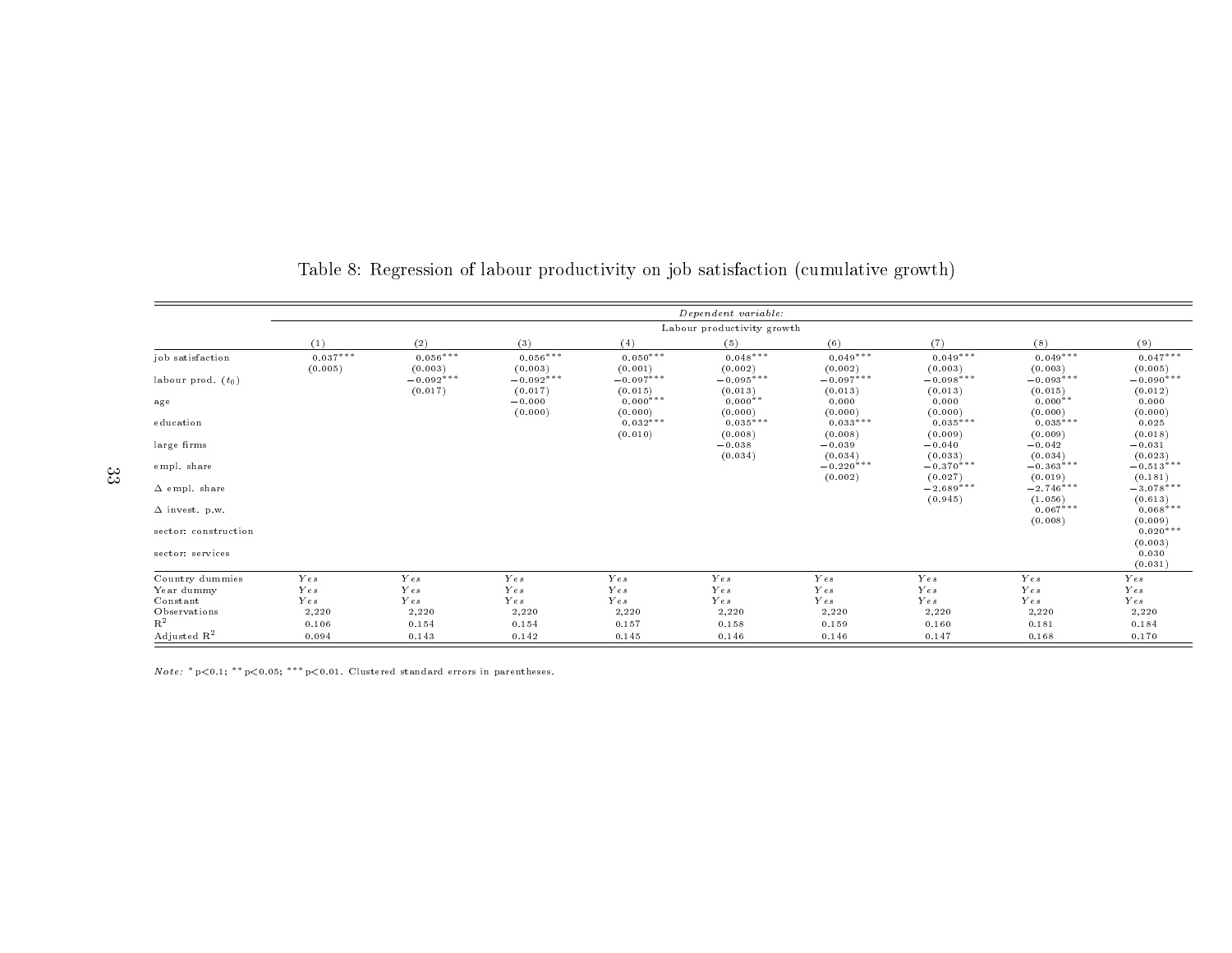|                         |                     |                        |                        |                        | Dependent variable:        |                        |                        |                        |                        |
|-------------------------|---------------------|------------------------|------------------------|------------------------|----------------------------|------------------------|------------------------|------------------------|------------------------|
|                         |                     |                        |                        |                        | Labour productivity growth |                        |                        |                        |                        |
|                         | (1)                 | (2)                    | (3)                    | (4)                    | (5)                        | (6)                    | (7)                    | (8)                    | (9)                    |
| job quality             | $-0.003$<br>(0.002) | $0.007***$<br>(0.001)  | $0.007***$<br>(0.001)  | $0.004***$<br>(0.001)  | $0.005***$<br>(0.001)      | $0.005***$<br>(0.001)  | $0.005***$<br>(0.001)  | $0.005***$<br>(0.001)  | $0.005***$<br>(0.001)  |
| labour prod. $(t_0)$    |                     | $-0.089***$<br>(0.015) | $-0.089***$<br>(0.015) | $-0.094***$<br>(0.013) | $-0.092$ ***<br>(0.012)    | $-0.094***$<br>(0.012) | $-0.095***$<br>(0.012) | $-0.091***$<br>(0.014) | $-0.088***$<br>(0.011) |
| $\mathbf{age}$          |                     |                        | $-0.000$<br>(0.000)    | 0.000<br>(0.000)       | 0.000<br>(0.000)           | 0.000<br>(0.000)       | 0.000<br>(0.000)       | 0.000<br>(0.000)       | 0.000<br>(0.000)       |
| education               |                     |                        |                        | $0.038***$<br>(0.006)  | $0.039***$<br>(0.005)      | $0.038***$<br>(0.006)  | $0.040***$<br>(0.006)  | $0.040***$<br>(0.006)  | $0.029*$<br>(0.016)    |
| large firms             |                     |                        |                        |                        | $-0.033$<br>(0.026)        | $-0.035$<br>(0.027)    | $-0.036$<br>(0.026)    | $-0.038$<br>(0.027)    | $-0.025*$<br>(0.015)   |
| empl. share             |                     |                        |                        |                        |                            | $-0.212***$<br>(0.021) | $-0.366***$<br>(0.054) | $-0.362***$<br>(0.049) | $-0.525**$<br>(0.204)  |
| $\Delta$ empl. share    |                     |                        |                        |                        |                            |                        | $-2.766***$<br>(0.844) | $-2.841***$<br>(0.941) | $-3.190***$<br>(0.525) |
| $\Delta$ invest. p.w.   |                     |                        |                        |                        |                            |                        |                        | $0.066***$<br>(0.006)  | $0.067***$<br>(0.007)  |
| sector: construction    |                     |                        |                        |                        |                            |                        |                        |                        | $0.023***$<br>(0.002)  |
| sector: services        |                     |                        |                        |                        |                            |                        |                        |                        | 0.033<br>(0.030)       |
| Country dummies         | Yes                 | Yes                    | Yes                    | Yes                    | Yes                        | Yes                    | Yes                    | Yes                    | Yes                    |
| Year dummy              | Yes                 | Yes                    | Yes                    | Yes                    | Yes                        | Yes                    | Yes                    | Yes                    | Yes                    |
| Constant                | Yes                 | Yes                    | Yes                    | Yes                    | Yes                        | Yes                    | Yes                    | Yes                    | Yes                    |
| Observations            | 2,191               | 2,191                  | 2,191                  | 2,191                  | 2,191                      | 2,191                  | 2,191                  | 2,191                  | 2,191                  |
| $R^2$                   | 0.109               | 0.153                  | 0.153                  | 0.157                  | 0.158                      | 0.158                  | 0.160                  | 0.182                  | 0.185                  |
| Adjusted R <sup>2</sup> | 0.097               | 0.141                  | 0.141                  | 0.144                  | 0.145                      | 0.145                  | 0.146                  | 0.168                  | 0.171                  |

### Table 9: Regression of labour productivity on job quality (cumulative growth)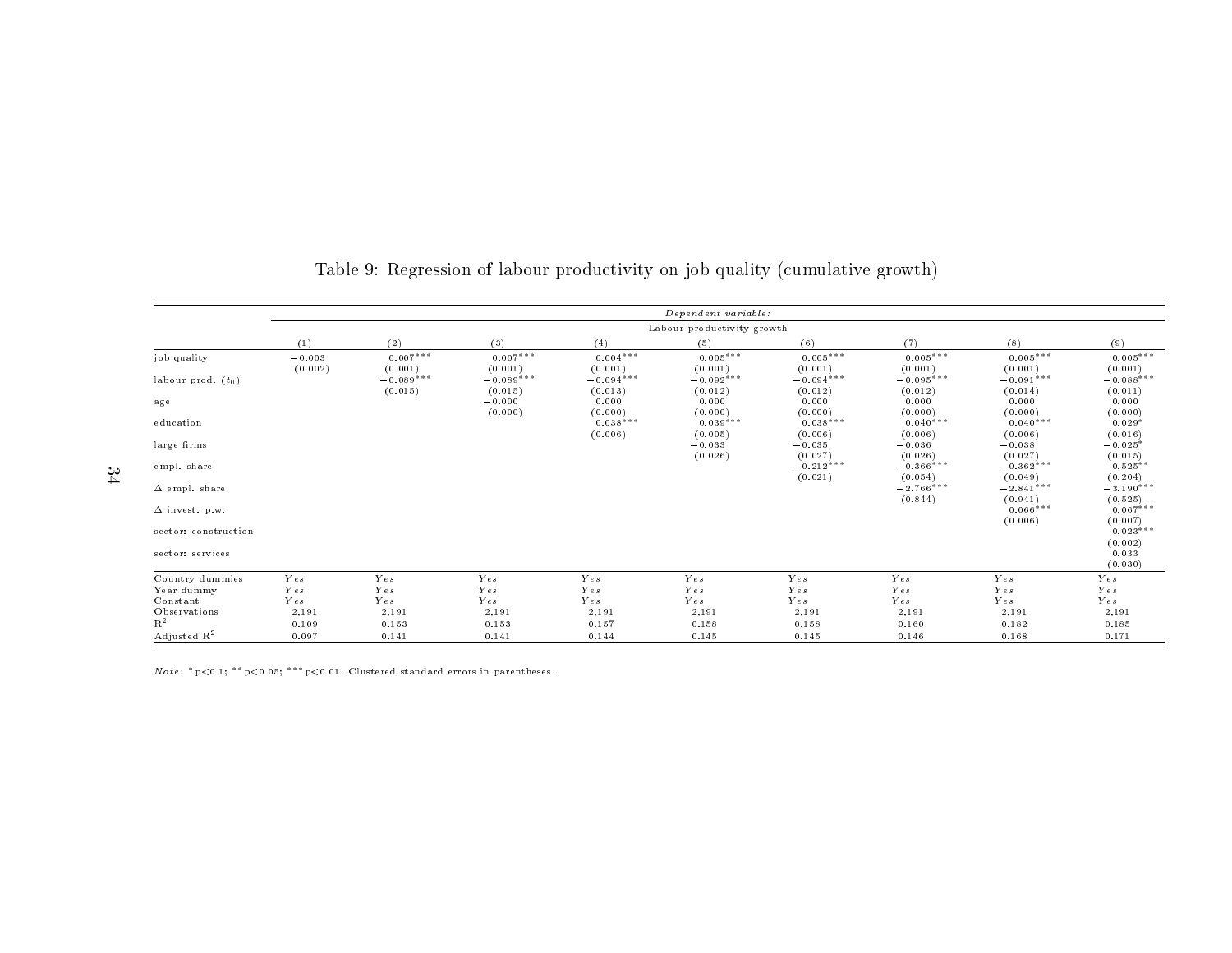|                         |                       |                        |                        |                        | Dependent variable:        |                        |                        |                        |                        |
|-------------------------|-----------------------|------------------------|------------------------|------------------------|----------------------------|------------------------|------------------------|------------------------|------------------------|
|                         |                       |                        |                        |                        | Labour productivity growth |                        |                        |                        |                        |
|                         | (1)                   | (2)                    | (3)                    | (4)                    | (5)                        | (6)                    | (7)                    | (8)                    | (9)                    |
| job satisfaction        | $0.020***$<br>(0.002) | $0.028***$<br>(0.003)  | $0.028***$<br>(0.003)  | $0.025***$<br>(0.003)  | $0.024***$<br>(0.003)      | $0.025***$<br>(0.003)  | $0.025***$<br>(0.003)  | $0.025***$<br>(0.003)  | $0.024***$<br>(0.002)  |
| labour prod. $(t_0)$    |                       | $-0.037***$<br>(0.009) | $-0.037***$<br>(0.009) | $-0.040***$<br>(0.008) | $-0.039***$<br>(0.008)     | $-0.041***$<br>(0.008) | $-0.042***$<br>(0.008) | $-0.040***$<br>(0.008) | $-0.039***$<br>(0.007) |
| $\mathbf{age}$          |                       |                        | $-0.000$<br>(0.000)    | 0.000<br>(0.000)       | 0.000<br>(0.000)           | 0.000<br>(0.000)       | 0.000<br>(0.000)       | 0.000<br>(0.000)       | 0.000<br>(0.000)       |
| education               |                       |                        |                        | $0.017***$<br>(0.002)  | $0.018***$<br>(0.001)      | $0.017***$<br>(0.002)  | $0.017***$<br>(0.002)  | $0.017***$<br>(0.001)  | $0.013***$<br>(0.005)  |
| large firms             |                       |                        |                        |                        | $-0.003$<br>(0.008)        | $-0.005$<br>(0.009)    | $-0.005$<br>(0.009)    | $-0.005$<br>(0.009)    | $-0.001$<br>(0.005)    |
| empl. share             |                       |                        |                        |                        |                            | $-0.184***$<br>(0.039) | $-0.235***$<br>(0.057) | $-0.209***$<br>(0.054) | $-0.274**$<br>(0.113)  |
| $\Delta$ empl. share    |                       |                        |                        |                        |                            |                        | $-2.913***$<br>(0.521) | $-2.923***$<br>(0.609) | $-3.373***$<br>(0.105) |
| $\Delta$ invest. p.w.   |                       |                        |                        |                        |                            |                        |                        | $0.046***$<br>(0.005)  | $0.046***$<br>(0.005)  |
| sector: construction    |                       |                        |                        |                        |                            |                        |                        |                        | $0.009***$<br>(0.001)  |
| sector: services        |                       |                        |                        |                        |                            |                        |                        |                        | 0.013<br>(0.011)       |
| Country dummies         | Yes                   | Yes                    | Yes                    | Yes                    | Yes                        | Ye s                   | Yes                    | Yes                    | Yes                    |
| Year dummy              | Yes                   | Yes                    | Yes                    | Yes                    | Yes                        | Ye s                   | Yes                    | Yes                    | Yes                    |
| Constant                | Yes                   | $Y\,e\,s$              | Yes                    | Yes                    | Yes                        | Yes                    | Yes                    | Yes                    | Yes                    |
| Observations            | 2,147                 | 2,147                  | 2,147                  | 2,147                  | 2,147                      | 2,147                  | 2,147                  | 2,147                  | 2,147                  |
| $R^2$                   | 0.082                 | 0.129                  | 0.129                  | 0.134                  | 0.134                      | 0.136                  | 0.137                  | 0.151                  | 0.154                  |
| Adjusted R <sup>2</sup> | 0.070                 | 0.117                  | 0.116                  | 0.121                  | 0.120                      | 0.122                  | 0.123                  | 0.136                  | 0.139                  |

#### Table 10: Regression of labour productivity on job satisfaction (average yearly growth)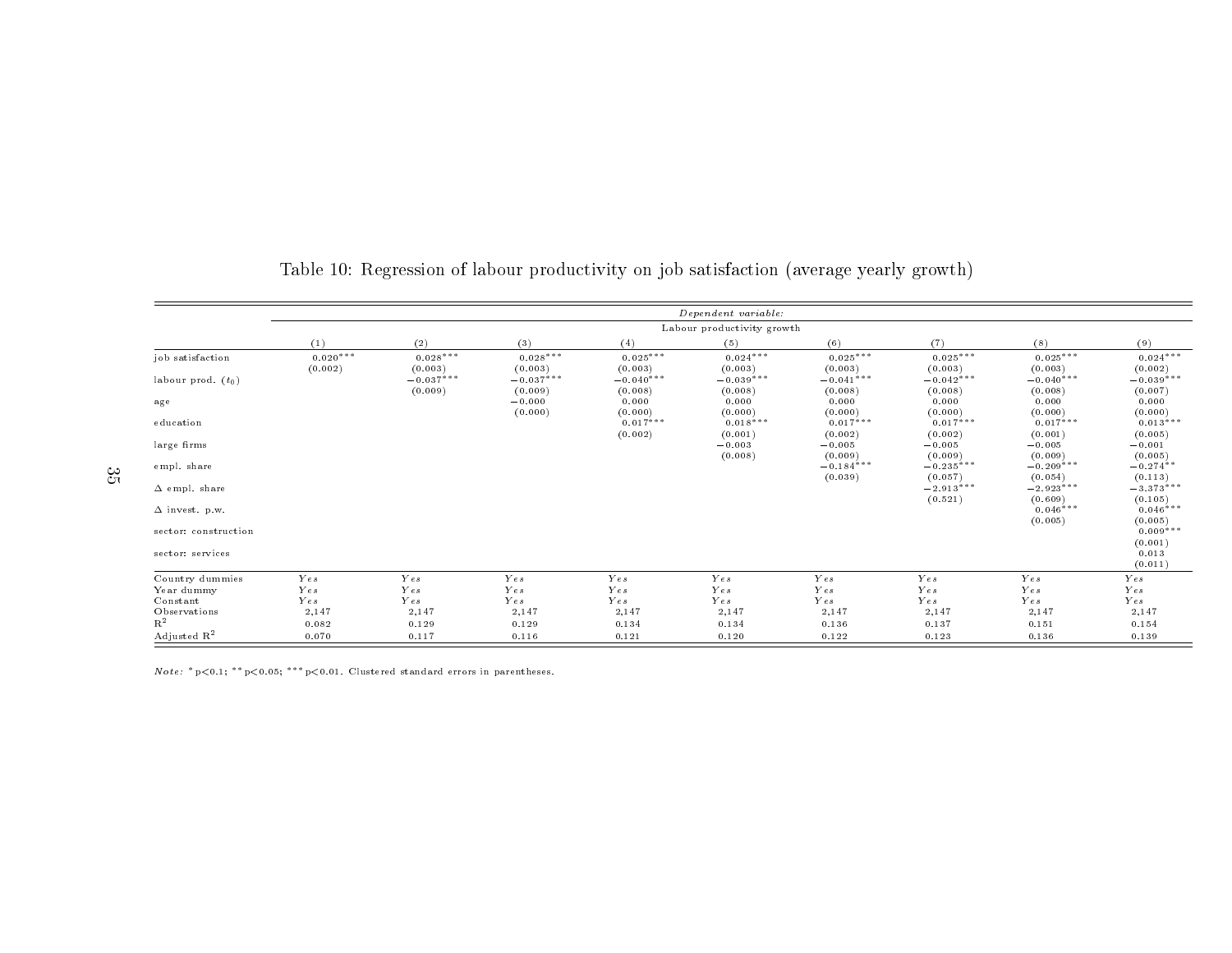|                         |                     |                        |                        |                        | Dependent variable:        |                                    |                        |                        |                        |
|-------------------------|---------------------|------------------------|------------------------|------------------------|----------------------------|------------------------------------|------------------------|------------------------|------------------------|
|                         |                     |                        |                        |                        | Labour productivity growth |                                    |                        |                        |                        |
|                         | (1)                 | (2)                    | (3)                    | (4)                    | (5)                        | (6)                                | (7)                    | (8)                    | (9)                    |
| job quality             | $-0.000$<br>(0.001) | $0.004***$<br>(0.000)  | $0.004***$<br>(0.000)  | $0.003***$<br>(0.000)  | $0.003***$<br>(0.000)      | $0.003***$<br>(0.000)              | $0.003***$<br>(0.000)  | $0.003***$<br>(0.000)  | $0.002***$<br>(0.000)  |
| labour prod. $(t_0)$    |                     | $-0.036***$<br>(0.008) | $-0.036***$<br>(0.008) | $-0.039***$<br>(0.008) | $-0.039***$<br>(0.007)     | $-0.041$ <sup>***</sup><br>(0.008) | $-0.041***$<br>(0.008) | $-0.040***$<br>(0.008) | $-0.039***$<br>(0.007) |
| age                     |                     |                        | $-0.000$<br>(0.000)    | 0.000<br>(0.000)       | 0.000<br>(0.000)           | 0.000<br>(0.000)                   | 0.000<br>(0.000)       | 0.000<br>(0.000)       | 0.000<br>(0.000)       |
| education               |                     |                        |                        | $0.021***$<br>(0.001)  | $0.021***$<br>(0.001)      | $0.020***$<br>(0.001)              | $0.021***$<br>(0.001)  | $0.021***$<br>(0.001)  | $0.016***$<br>(0.003)  |
| large firms             |                     |                        |                        |                        | $-0.004$<br>(0.007)        | $-0.006$<br>(0.008)                | $-0.006$<br>(0.008)    | $-0.006$<br>(0.008)    | $-0.001$<br>(0.003)    |
| empl. share             |                     |                        |                        |                        |                            | $-0.174***$<br>(0.044)             | $-0.228***$<br>(0.066) | $-0.204***$<br>(0.064) | $-0.275**$<br>(0.122)  |
| $\Delta$ empl. share    |                     |                        |                        |                        |                            |                                    | $-3.074***$<br>(0.404) | $-3.111***$<br>(0.478) | $-3.585***$<br>(0.002) |
| $\Delta$ invest. p.w.   |                     |                        |                        |                        |                            |                                    |                        | $0.044***$<br>(0.005)  | $0.044***$<br>(0.005)  |
| sector: construction    |                     |                        |                        |                        |                            |                                    |                        |                        | $0.010***$<br>(0.001)  |
| sector: services        |                     |                        |                        |                        |                            |                                    |                        |                        | 0.014<br>(0.011)       |
| Country dummies         | Yes                 | Yes                    | Yes                    | Yes                    | Yes                        | Yes                                | Yes                    | Yes                    | Yes                    |
| Year dummy              | Yes                 | Yes                    | Yes                    | Yes                    | Yes                        | Yes                                | Yes                    | Yes                    | Yes                    |
| Constant                | Yes                 | Yes                    | Yes                    | Yes                    | Yes                        | Yes                                | Yes                    | Yes                    | Yes                    |
| Observations            | 2,120               | 2,120                  | 2,120                  | 2,120                  | 2,120                      | 2,120                              | 2,120                  | 2,120                  | 2,120                  |
| $R^2$                   | 0.079               | 0.122                  | 0.122                  | 0.129                  | 0.129                      | 0.131                              | 0.132                  | 0.145                  | 0.149                  |
| Adjusted R <sup>2</sup> | 0.067               | 0.110                  | 0.109                  | 0.116                  | 0.115                      | 0.117                              | 0.118                  | 0.130                  | 0.133                  |

Table 11: Regression of labour productivity on job quality (average yearly growth)